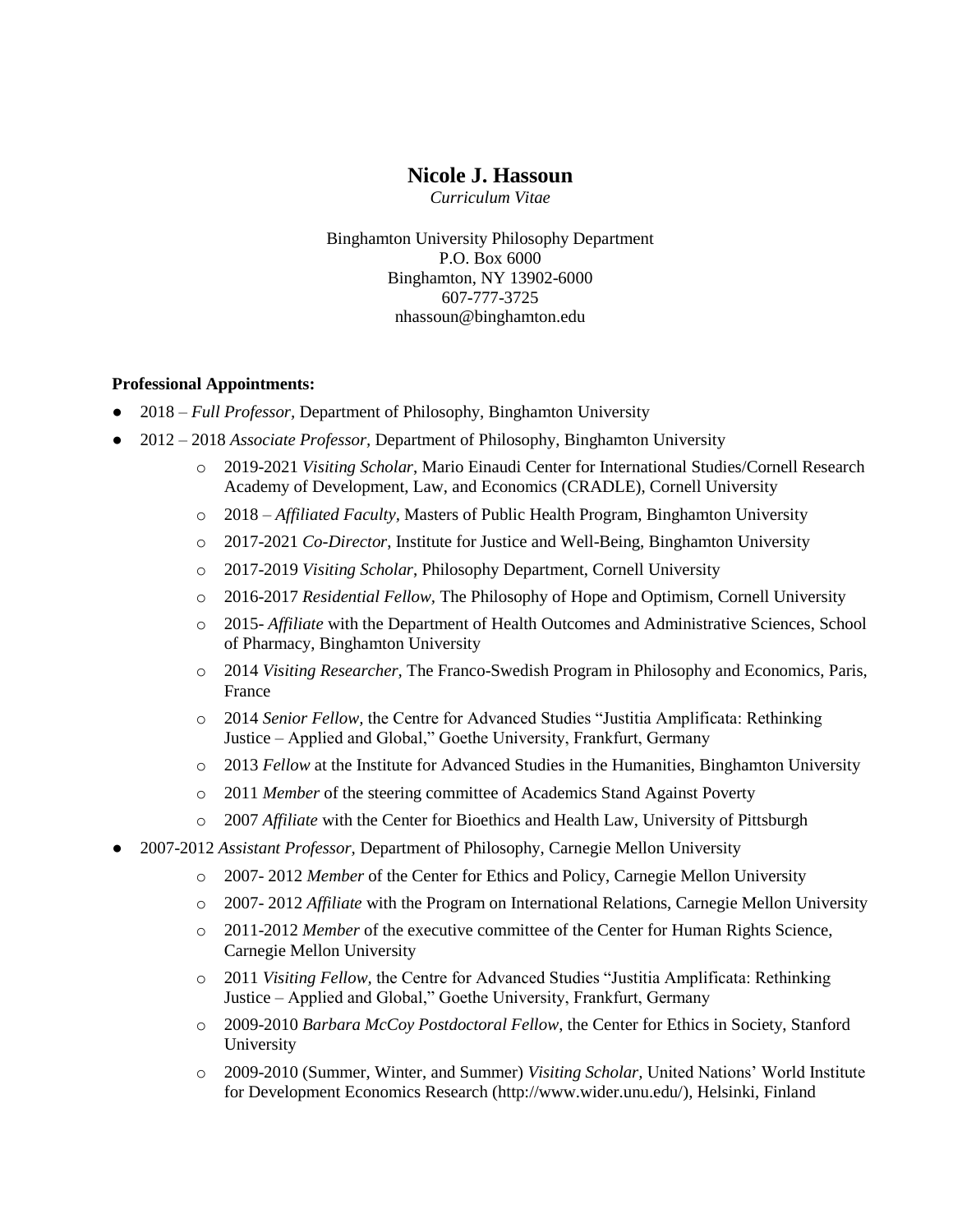- o 2009 *Scholar in Residence,* Center for Ethics and Poverty Research, University of Salzburg, Austria
- 2005-2006 *Visiting Lecturer*, Department of Philosophy, UNC Chapel Hill
	- o 2005-2006 *Visiting Scholar*, Department of Philosophy, Duke University
	- o 2006 *Fellow*, Parr Center for Ethics, University of North Carolina

### **Education:**

- Ph.D. Philosophy, University of Arizona, 2007 Dissertation: *Shrinking Distance: Globalization and Global Justice*  Advisor: Thomas Christiano
- M.A. Philosophy, University of Arizona, 2005
- B.A. S*umma Cum Laude* Philosophy, University of Colorado, 2001

### **Areas of Specialization and Competence:**

- Social and Political Philosophy, Ethics, Philosophy of Economics
	- Applied Ethics, Epistemology, Cognitive Science

### **Books**

- *Global Enough? The Minimally Good Life Account of What We Owe to Others and What We Can Justifiably Demand,* (under contract), Oxford University Press: Oxford.
- *Global Health Impact: Extending Access on Essential Medicines for the Poor, (2020), Oxford* University Press: New York.
	- o Author Meets Critics Sessions at the 2021 American Philosophical Association, Pacific Division, the Futures Institute in Sweden, and pending at the 2021 Philosophy, Politics and Economics Society Conference with special issues under preparation for *Public Health Ethics*  and *Developing World Bioethics*
	- o New Books in Medicine interview here (and see news below): [https://newbooksnetwork.com/nicole-hassoun-global-health-impact-expanding-access-to](https://newbooksnetwork.com/nicole-hassoun-global-health-impact-expanding-access-to-essential-medicines-oxford-up-2020)[essential-medicines-oxford-up-2020](https://newbooksnetwork.com/nicole-hassoun-global-health-impact-expanding-access-to-essential-medicines-oxford-up-2020)
	- o See, for instance, this review in *Ethical Theory and Moral Practice:*  <https://link.springer.com/article/10.1007%2Fs10677-021-10164-w> and *Economics & Philosophy* [https://www.cambridge.org/core/journals/economics-and](https://www.cambridge.org/core/journals/economics-and-philosophy/article/abs/global-health-impact-extending-access-to-essential-medicines-nicole-hassoun-oxford-university-press-2020-xv-301-pages/BAA4675657ADDDCC329B62C503DD93BD)[philosophy/article/abs/global-health-impact-extending-access-to-essential-medicines-nicole](https://www.cambridge.org/core/journals/economics-and-philosophy/article/abs/global-health-impact-extending-access-to-essential-medicines-nicole-hassoun-oxford-university-press-2020-xv-301-pages/BAA4675657ADDDCC329B62C503DD93BD)[hassoun-oxford-university-press-2020-xv-301](https://www.cambridge.org/core/journals/economics-and-philosophy/article/abs/global-health-impact-extending-access-to-essential-medicines-nicole-hassoun-oxford-university-press-2020-xv-301-pages/BAA4675657ADDDCC329B62C503DD93BD) [pages/BAA4675657ADDDCC329B62C503DD93BD](https://www.cambridge.org/core/journals/economics-and-philosophy/article/abs/global-health-impact-extending-access-to-essential-medicines-nicole-hassoun-oxford-university-press-2020-xv-301-pages/BAA4675657ADDDCC329B62C503DD93BD)
- *Globalization and Global Justice: Shrinking Distance, Expanding Obligations, (2012), Cambridge* University Press: Cambridge.
	- o Honorable Mention for the American Philosophical Association Book Prize: <http://www.apaonline.org/?book>
	- o Book Symposium: Nicole Hassoun "Beyond Globalization and Global Justice: Development Theory and Practice" *Analysis* (2014) 74 (1): 119-134 (with introduction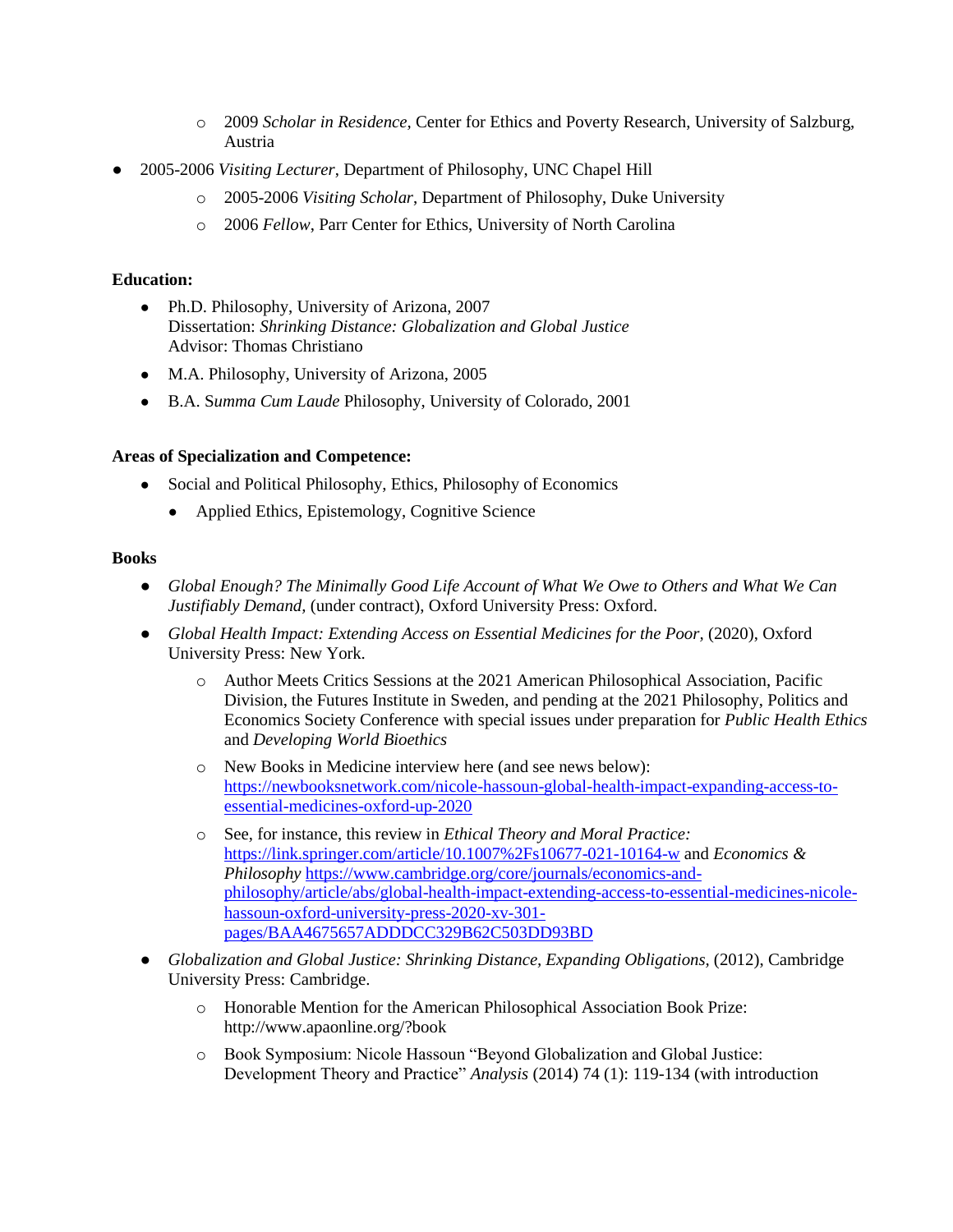and reply to critics from American Philosophical Association author-meets-critics session Gillian Brock, Fernando Teson and Miriam Ronzoni)

- o New Books in Philosophy interview here (and see news below): [https://newbooksnetwork.com/nicole-hassoun-globalization-and-global-justice-shrinking](https://newbooksnetwork.com/nicole-hassoun-globalization-and-global-justice-shrinking-distance-expanding-obligations-cambridge-up-2012)[distance-expanding-obligations-cambridge-up-2012](https://newbooksnetwork.com/nicole-hassoun-globalization-and-global-justice-shrinking-distance-expanding-obligations-cambridge-up-2012)
- o Special Issue of *Public Affairs Quarterly* (2014): 28, 3 contains some papers from the MANCEPT session on *Globalization and Global Justice*
- o Symposium in Law, Ethics and Philosophy (2014): 2 with extended introduction "*Globalization and Global Justice* in Review" and reply to critics
- o Reviewed in *Ethics; Philosophical Review; Australian Journal of Political Science; Ethical Theory and Moral Practice; Global Justice: Theory, Practice, Rhetoric; Notre Dame Philosophical Reviews* and elsewhere. See, for instance, Kok-Chor Tan's review essay here: https://oeconomia.revues.org/537.

#### **Journal Articles**

- 1. "Representation of Women in Philosophy Journals: Some New Data," with Sherri Conklin, Michael Artemonova, and Jevin West, (forthcoming) *Ethics*
- 2. "Good Enough? The Minimally Good Life Account of the Basic Minimum," (forthcoming) *Australasian Journal of Philosophy*
- 3. " A Framework for Assessing the Impact of Disease Treatment," (forthcoming) *Tropical Medicine and International Health*
- 4. "Sufficiency and the Minimally Good Life," (forthcoming) *Utilitas*
- 5. "Responding to the Tragedies of Our Time The Human Right to Health and the Virtue of Creative Resolve," (forthcoming), *Global Justice: Theory, Practice, Rhetoric*
- 6. "Just Allocation of COVID-19 Vaccines," with Anders Herlitz, Zohar Lederman, Jennifer Miller, Caesar Atuire, Lisa Eckenwiler, Sridhar Venkatapuram, and Marc Fleurbaey (2021), *British Medical Journal, Global Health, 2021;6(2):e004812.*
- 7. "Against Vaccine Nationalism," *Journal of Medical Ethics, Published Online First:* 15 February 2021. doi: 10.1136/medethics-2020-107193
- 8. "The State of the Discipline: New Data on Women Faculty in Philosophy" (2019-2020) *Ergo,* with Sherri Conklin and Irina Artemonova, 6(30).
- 9. "Global Justice: What is Necessary to Legitimate Coercion," (2019), *Journal of Moral Philosophy,*  16(5): 563-589*.*
- 10. "The Human Right to Health: A Defense," (2019), *Journal of Social Philosophy,* 51(2):158-179. https://onlinelibrary.wiley.com/doi/abs/10.1111/josp.12298
- 11. "Distributing Global Health Resources: Contemporary Issues in Political Philosophy," with Anders Herlitz, (2019), *Philosophy Compass*, 14(11).
- 12. "Consumption and Social Change," (2019), *Economics & Philosophy,* 35(1): 29-47.
- 13. "New Data on the Representation of Women in Philosophy Journals: 2004-2015," with Sherri Conklin and Isaac Wilhelm, (2018), *Philosophical Studies,* 175(6):1441-1464.
- 14. "Fair Trade: An Imperfect Obligation?" (2018). *Global Justice: Theory, Practice, Rhetoric,* 10(2): 87-101. https://www.theglobaljusticenetwork.org/index.php/gjn/article/view/152 Runner up for the Jonathan Trejo-Mathys Essay Prize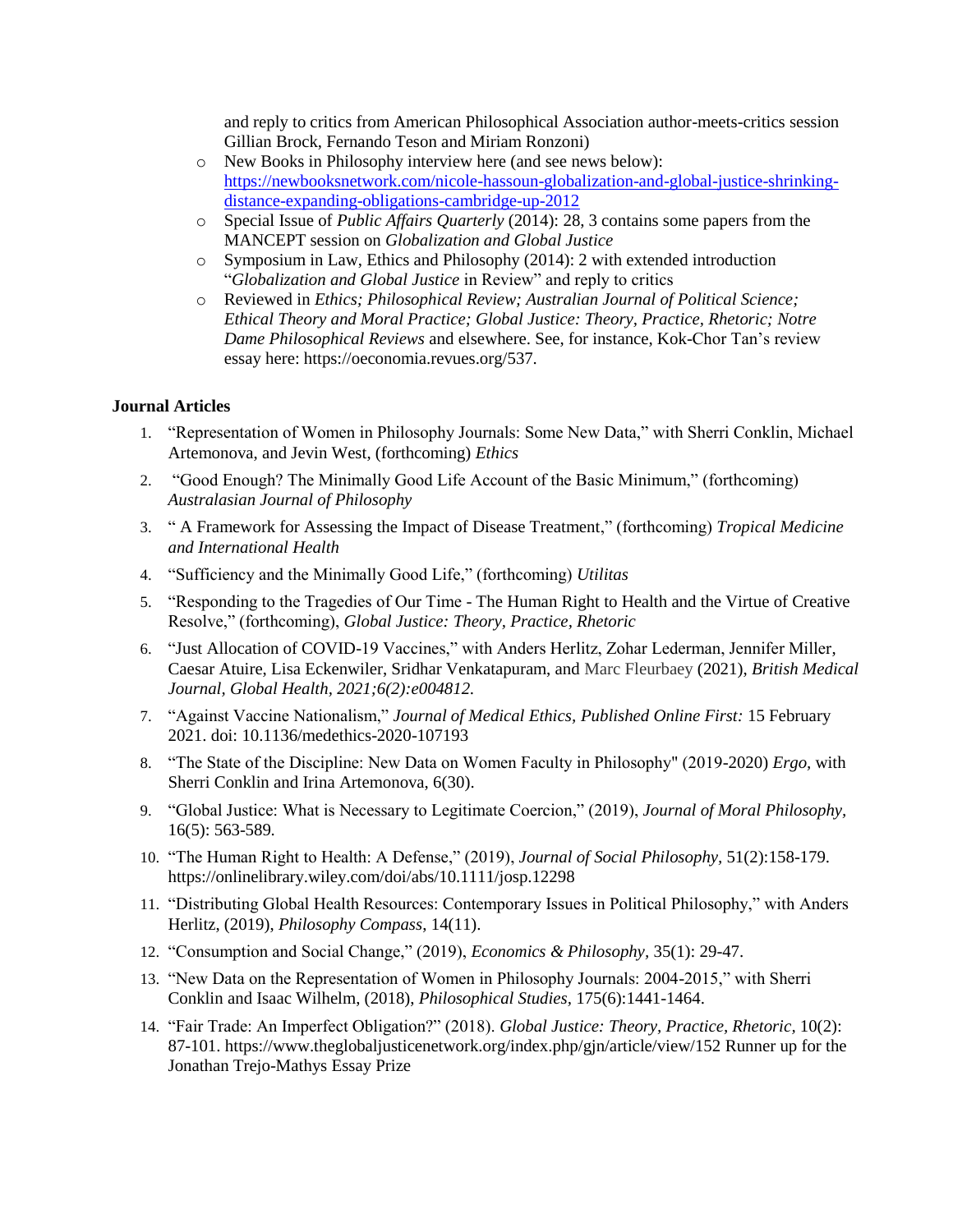- 15. "The Evolution of Wealth and Mutual Concern: Democracy or Revolution?" (2018), Wealth, Jack Knight ed., *NOMOS,* LVIII.
- 16. "Individual Responsibility for Promoting Global Health: The Case for a New Kind of Socially Conscious Consumption", (2016), *Journal of Law, Medicine and Ethics,* 44(2): 319-31.
- 17. "How People Think about Distributing Aid," with Nathan Lubchenco and Emir Malikov, (2016), *Philosophical Psychology,* 29(7): 1029-1044.
- 18. "Measuring Health Burden without Discriminating Against the Disabled," with Lucio Esposito, (2016), *Journal of Public Health,* 39(3): 633-639 doi: 10.1093/pubmed/fdw072
- 19. "Modeling Key Malaria Drugs' Impact on Global Health: A Reason to Invest in the Global Health Impact Index", (2016), *American Journal of Tropical Medicine and Hygiene,* 94(5): 942-946. 15- 0409.<https://www.ajtmh.org/content/journals/10.4269/ajtmh.15-0409>
- 20. "Eternally Separated Lovers: The Argument from Love," (2015), *Australasian Journal of Philosophy,*  93(4):633-643.
- 21. "Coercion, Legitimacy, and Global Justice," (2015), *Journal of Social Philosophy*, 46(2): 178-196.
- 22. "The Global Health Impact Index: Promoting Global Health," (2015), *PLoS ONE*. 10(12): e0141374. DOI: 10.13
- 23. "The Human Right to Health" (2015), *Philosophy Compass,* 10(4):275–283
- 24. "Globalization, Global Justice, and Global Health Impact," (2014), *Public Affairs Quarterly,* 28(3): 231-258.
- 25. "An Aspect of Variable Population Poverty Comparisons: Does Adding a Rich Person to a Population Reduce Poverty?" (2014), *Economics and Philosophy,* 30(2): 163-174 previous version "Another Mere Addition Paradox?" available as an UNU WIDER Working Paper at: [http://www.wider.unu.edu/publications/working-papers/en\\_GB/working-papers/](http://www.wider.unu.edu/publications/working-papers/en_GB/working-papers/)
- 26. "Coercion, Legitimacy, and Individual Freedom," (2014), reply to Jorn Sondernholm's critique of my "World Poverty and Individual Freedom" (*American Philosophical Quarterly* 2008), *Journal of Philosophical Research,* 39: 191-198.
- 27. "Institutional Theories and International Development," (2014), *Global Justice: Theory, Practice, Rhetoric,* 7[: 12-27](http://www.theglobaljusticenetwork.org/index.php/gjn/article/view/44/50) <http://dx.doi.org/10.21248/gjn.7.0.44>
- 28. "Conserving Nature; Preserving Identity," with David Wong, (2014 but appears in 2017), *Journal of Chinese Philosophy,* Special Supplement to Vol. 41.
- 29. "Global Justice and Charity: A Brief for a New Approach to Empirical Philosophy," (2014), *Philosophy Compass,* 9(12): 884–893
- 30. "Human Rights and the Minimally Good Life," (2013), *Res Philosophica,* 90(3): 413-438 (special issue on Well-being other contributors include Richard Kraut, Peter Railton, Erik Angner, Tobias Hoffman and Valerie Tiberius)
- 31. "An Aspect of Variable Population Poverty Comparisons," with Subbu Subramanian, (2012), *Journal of Development Economics.* 98(2): 238-241*.* Draft available as a UNU WIDER Working Paper, at: [http://www.wider.unu.edu/publications/working-papers/en\\_GB/working-papers/](http://www.wider.unu.edu/publications/working-papers/en_GB/working-papers/)
- 32. "The Problem of Debt-for-Nature Swaps from a Human Rights Perspective," (2012), *Journal of Applied Philosophy*, 9(4): 359-377.
- 33. "Global Health Impact: A Basis for Labeling and Licensing Campaigns?," (2012), *Developing World Bioethics,* [12\(](about:blank)3): 121-134.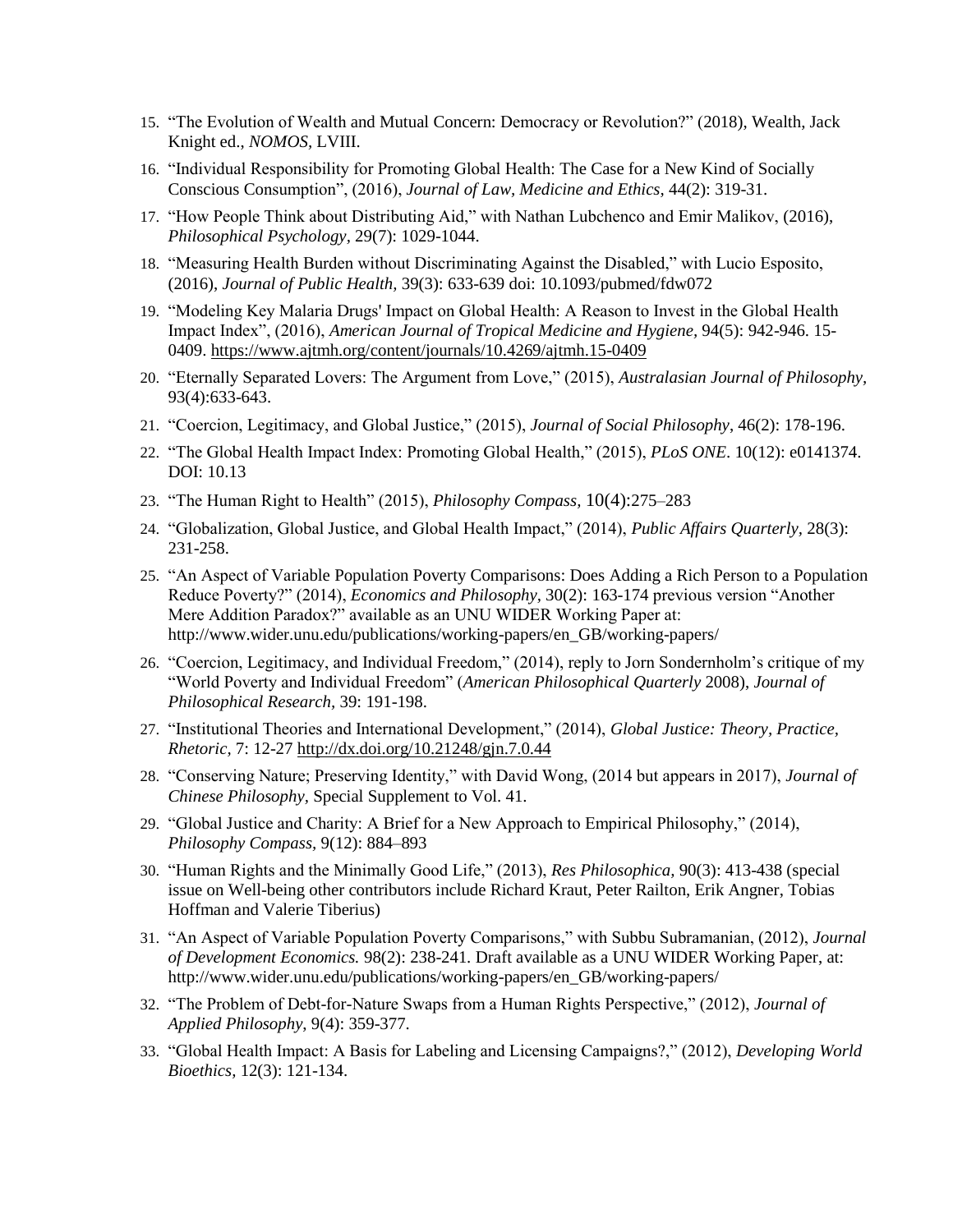- 34. "Sustaining Cultures in the Face of Globalization," with David Wong, (2012), *Culture and Dialogue,*  2(2): 73-98.
- 35. "Raz on the Right to Autonomy," (2011), *European Journal of Philosophy,* 22(1): 96–109.
- 36. "Free Trade, Poverty, and Inequality," (2011), *The Journal of Moral Philosophy,* 8(1): 5-44.
- 37. "The Anthropocentric Advantage? Environmental Ethics and Climate Change Policy," (2011), *Critical Review of International Social and Political Philosophy*, 1(2): 235-257.
- 38. "Empirical Evidence and the Case for Foreign Aid," (2010), *Public Affairs Quarterly,* 24(1): 1-20.
- 39. "Meeting Need," (2009), *Utilitas,* 21(3): 250-275.
- 40. "Free Trade and the Environment," (2009), *Environmental Ethics,* 31(1):51-66.
	- o Invited for reprint in *Fair Trade and Global Justice: Theoretical Perspectives* (Expected contributors include: David Miller, Chandran Kukathas or Hillel Steiner, Daniel Butt, Gillian Brock, and Peter Dietsch)
- 41. "World Poverty and Individual Freedom," (2008), *American Philosophical Quarterly,* 45(2): 191- 198.
- 42. "Free Trade, Poverty, and the Environment," (2008), *Public Affairs Quarterly,* 22(4): 353-380.
- 43. "Consciousness and the Moral Permissibility of Infanticide," with Uriah Kreigle, (2008), *Journal of Applied Philosophy,* 25(1): 45-55.
- 44. "Nanotechnology, Enhancement, and Human Nature," (2009) *NanoEthics: Ethics for Technologies that Converge at the Nanoscale,* 2(3): 265-275.
	- o To be reprinted in: *Nanotechnology and Human Enhancement: An NSF Report.* Fritz Allhoff, Patrick Lin, James Moor, and John Weckert eds. National Science Foundation.
- 45. "The Case for Renewable Energy and a New Energy Plan," (2005), *International Journal of Environmental, Cultural, Economic & Social Sustainability*, 1(5): 197-208.

#### **Review Essays, Book Chapters and Commentaries**

- 1. "Evaluating Global Health Impact and Increasing Access to Essential Medicines," 2021, *Global Health: Ethical Challenges,* Soloman Benetar and Gillian Brock eds., Cambridge University Press: Cambridge.
- 2. "Global Health and Global Justice," 2020, *Measuring the Global Burden of Disease*, Dan Wikler, Nir Eyal, Samia Hurst, and Drew Schroeder eds., Oxford University Press Population-Level Bioethics series: New York.
- 3. "Beyond Measure? Reflections on the Value of Life," 2020, with Anders Herlitz and Lucio Esposito, *Dimensions of Poverty*, Valentin Beck, Henning Hahn, and Robert Lepenies Eds., Philosophy & Poverty Series by Springer (http://www.springer.com/series/15416).
- 4. "Aid and Future Generations," 2020, *The Oxford Handbook of Global Justice*, Thom Brooks ed., Oxford University Press: Oxford.
- 5. "The Case for Foreign Aid" and "Reply to Brennan," 2019, *Ethics, Left and Right: The Moral Issues That Divide Us,* Bob Fischer ed. Oxford University Press: Oxford.
- 6. "Climate Change and Development," 2018, with Anders Herliz, *Climate Justice: Integrating Economics and Philosophy,* Ravi Kanbar and Henry Shue eds., Oxford University Press.
- 7. "From Free Trade to Fair Trade," 2018, *Oxford Handbook of Political Theory*, Chris Brown and Robyn Eckersley eds.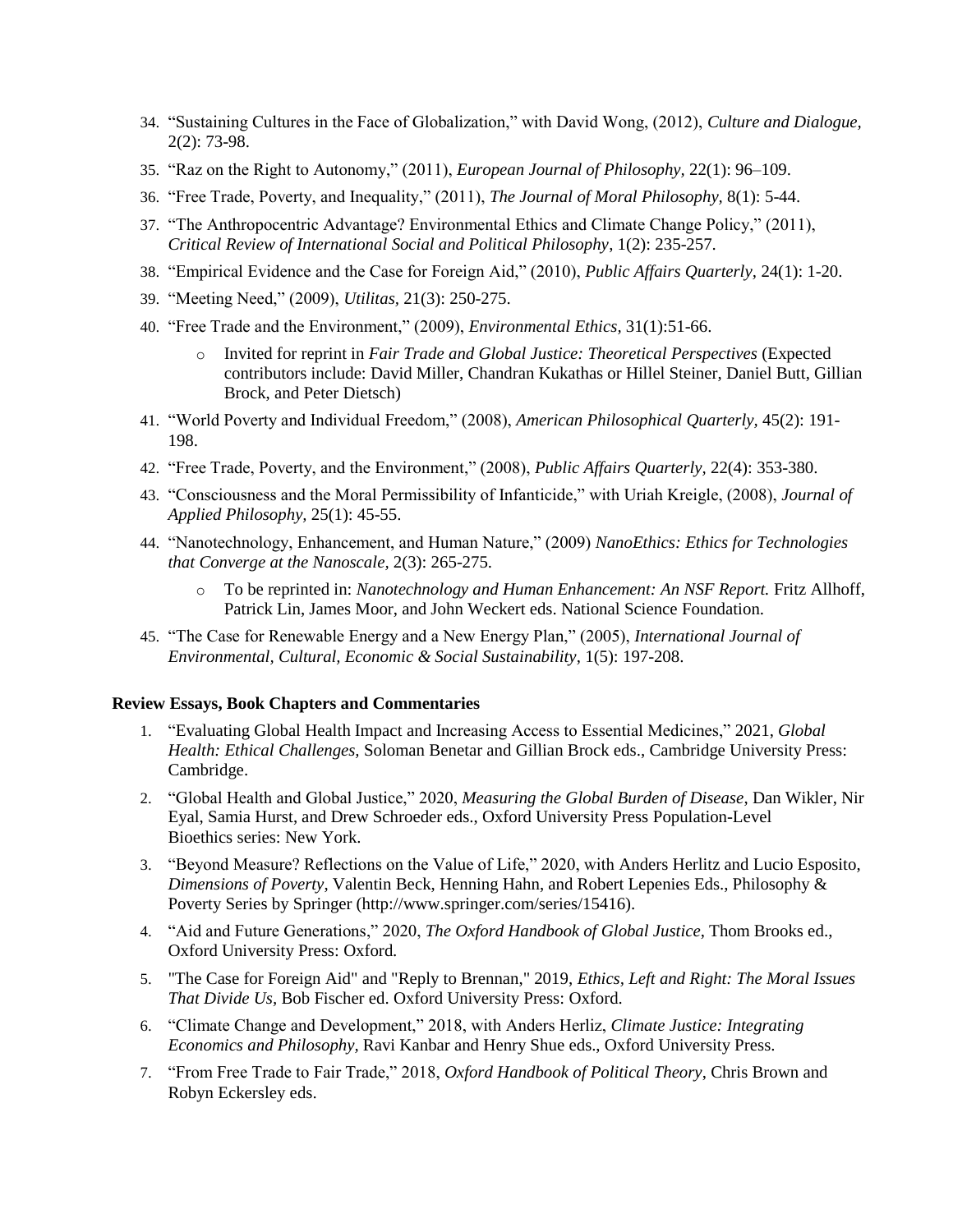- 8. "Basic Needs," (2016), *International Development and Human Aid: Principles, Norms and Institutions for the Global Sphere,* Paulo Barcelos and Gabriele De Angelis eds., in the *Studies in Global Justice and Human Rights* series, Thom Brooks ed., Edinburg University Press.
- 9. "Global Justice and Charitable Giving," (2016), *The Blackwell Companion to Experimental Philosophy*, Justin Sytsma and Wesley Buckwalter eds., Blackwell.
- 10. "Consumption," (2014), *Handbook of Global Ethics*, Heather Widdows and Darrel Moellendorf eds., Routledge Press: London.
- 11. "Global Justice in a Globalizing World," (2014), *New Waves in Ethics,* Thom Brooks ed. Vincent Hendricks and Duncan Pritchard series eds. Palgrave and Macmillian: Basingstoke.
- 12. "Geoengineering the Planet", (2013), *Ethical Issues in Engineering Biological and Ecological Systems.* Ronald Sandler and John Basl ed. Lexington Books: Lanham.
- 13. "Measuring Global Health Impact: Incentivizing Research and Development of Drugs for Neglected Diseases" (2012), *Justice and Global Health Inequalities*, Patti Lenard and Christine Straehle eds., Global Justice and Human Rights Series, Edinburgh University Press.
- 14. "*On Human Rights:* In Personhood and Practice," (2012), review essay on James Griffin's *On Human Rights*, *The Journal of Philosophy.* [CIX,](about:blank) 7: 462.
- 15. "World Bank Rules for Aid Allocation: New Institutional Economics or Moral Hazard?" (2012), *Economic Justice.* Helen Stacy and Win-Chiat Lee. Springer Press: Dordrecht.
- 16. Hassoun, Nicole. 2012. "Some Reflections on *The Moral Dimensions of Human Rights*," review essay of Carl Wellman's *The Moral Dimensions of Human Rights, Jurisprudence*, 3, 1: 253-262.
- 17. "Bridging the Gap in Scientific Research" with Julian Culp, (2012) *Debating Science: Deliberation, Values and the Common Good*. Prometheus Press: Amherst.
- 18. "Making Free Trade Fair," (2011), *New Waves in Ethics.* Vincent Hendricks and Duncan Pritchard eds. Palgrave and Macmillian: Basingstoke.
- 19. "The Duty to Disclose (Even More) Adverse Clinical Trial Results," (2009), *The American Journal of Bioethics,* 9, 8: 33-34*.* (Commentary on S. Matthew Liao, Mark Sheehan, and Steve Clarke's "The Duty to Disclose Adverse Clinical Trial Results").
- 20. "Human Rights, Needs, and Autonomy," (2009), *An Anthology of Philosophical Studies*. *Volume 3*. Edited by *Patricia Hanna*, AITNER: Athens.

#### **Other Publications:**

- 1. "Human Development and Creative Resolve: How to Respond to the Tragedies of Our Time," (forthcoming), spotlight, *Human Development Report 2023*
- 2. "Gillian Brock, Introduction," (forthcoming), *Political Philosophy: The Essential Texts,* Oxford University Press: New York.
- 3. "Equity and Vaccine Allocation: Beyond Ethics in Prioritization to Equitable Production, Distribution, and Consumption," (2021), *Ethics and International Affairs,* Online Exclusive Essay https://ethicsandinternationalaffairs.org/2021/equity-and-vaccine-allocation-beyond-ethics-inprioritization-to-equitable-production-distribution-and-consumption/ draft DOI: [10.13140/RG.2.2.15007.28328](http://dx.doi.org/10.13140/RG.2.2.15007.28328)
- 4. "Review of *Global Justice and International Affairs*," (2016), with Julian Culp, *The Journal of Moral Philosophy*, review of Thom Brooks (ed.). *Global Justice and International Affairs*. Leiden: Brill, 2012. Vol. 13, No. 2: 249–252.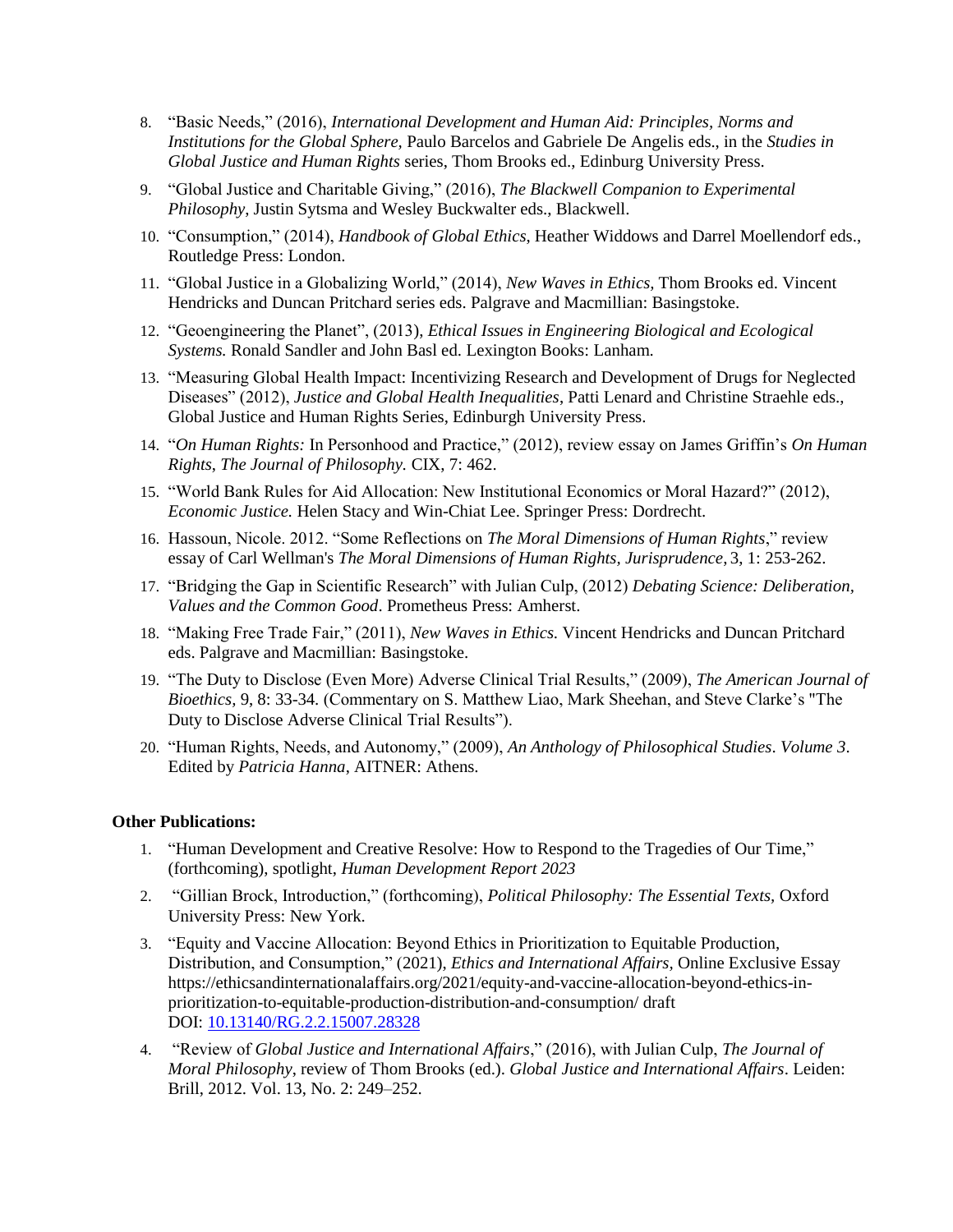- 5. "*Poverty, Agency and Human Rights* in Review," (2016), with Peter Stone and Julian Culp, review of Diana Tietjens Meyers *Poverty, Agency and Human Rights. Ethics.* [Vol. 126, No. 1:](http://www.journals.uchicago.edu/toc/et/126/1) 234 – 238.
- 6. "Globalization and Global Justice," (2015), with Tucker Sechrest, *The Blackwell Encyclopedia of Race, Ethnicity and Nationalism.* Published Online: 30 DEC 2015 DOI: 10.1002/9781118663202.wberen451
- 7. "Reflections on *Global Justice and Due Process*," (2014), with Antony Reeves, review of Larry May, *Global Justice and Due Process, Mind*, 123 (492): 1208-1212 doi:10.1093/mind/fzu139
- 8. "Fair Trade Bio" (2013), *Compendium of Global Bioethics*. Henk A.M.J. ten Have ed. Springer Press: Dordrecht.
- 9. "The Moral Relevance of Distance" (2012), with Gillian Brock, *International Encyclopedia of Ethics,* Hugh LaFollete ed. Wiley-Blackwell: Hoboken.
- 10. "Needs" (2012), with Gillian Brock, *International Encyclopedia of Ethics,* Hugh LaFollete ed. Wiley-Blackwell.
- 11. Some Reflections on *The Practice of Global Citizenship,* (2012), review of Luis Cabrera's *The Practice of Global Citizenship, Ethics.*
- 12. [Council on Foreign Relations Development Channel Op Ed: Emerging Voices: Nicole Hassoun on](http://blogs.cfr.org/development-channel/2012/06/25/emerging-voices-nicole-hassoun-on-fair-trade-for-health/)  [Fair Trade for Health,](http://blogs.cfr.org/development-channel/2012/06/25/emerging-voices-nicole-hassoun-on-fair-trade-for-health/) (2012), Council on Foreign Relations. Available at: [http://blogs.cfr.org/development-channel/2012/06/25/emerging-voices-nicole-hassoun-on-fair-trade](http://blogs.cfr.org/development-channel/2012/06/25/emerging-voices-nicole-hassoun-on-fair-trade-for-health/)[for-health/](http://blogs.cfr.org/development-channel/2012/06/25/emerging-voices-nicole-hassoun-on-fair-trade-for-health/)
- 13. "Global Poverty" (2012), *The Encyclopedia of Global Justice,* Deen Chaterjee ed. Oxford University Press: Oxford. Approx. 2,000 words.
- 14. "Libertarianism," (2012), *The Encyclopedia of Global Justice,* Deen Chaterjee ed. Oxford University Press: Oxford. Approx. 2,000 words.
- 15. "Pharmaceutical Justice," (2012), *The Encyclopedia of Global Justice,* Deen Chaterjee ed. Oxford University Press: Oxford. Approx. 2,000 words.
- 16. "Ideal Moral Theory," (2012), with Julian Culp, *The Encyclopedia of Global Justice,* Deen Chaterjee ed. Oxford University Press: Oxford. Approx. 2,000 words.
- 17. "Fair Trade," (2012), *The Encyclopedia of Global Justice,* Deen Chaterjee ed. Oxford University Press: Oxford. Approx. 2,000 words.
- 18. "Free Trade," (2012), *The Encyclopedia of Global Justice,* Deen Chaterjee ed. Oxford University Press: Oxford. Approx. 2,000 words.
- 19. "Gillian Brock," (2012), *The Encyclopedia of Global Justice,* Deen Chaterjee ed. Oxford University Press: Oxford. Approx. 2,000 words.
- 20. "Review of [Roderick T. Long and Tibor R. Machan,](http://www.amazon.com/s/ref=rdr_ext_aut?_encoding=UTF8&index=books&field-author=Roderick%20T.%20Long%20and%20Tibor%20R.%20Machan) *[Anarchism/Minarchism: Is a Government Part](http://www.amazon.com/Anarchism-Minarchism-Roderick-T-Long/dp/0754660664/praxeologynet-20)  [of a Free Country?](http://www.amazon.com/Anarchism-Minarchism-Roderick-T-Long/dp/0754660664/praxeologynet-20)*" (2009), review o[f Roderick T. Long and Tibor R. Machan,](http://www.amazon.com/s/ref=rdr_ext_aut?_encoding=UTF8&index=books&field-author=Roderick%20T.%20Long%20and%20Tibor%20R.%20Machan) *[Anarchism/Minarchism: Is a Government Part of a Free Country?N](http://www.amazon.com/Anarchism-Minarchism-Roderick-T-Long/dp/0754660664/praxeologynet-20)otre Dame Philosophical Reviews.* Available at:<http://ndpr.nd.edu/review.cfm?id=15866>
- 21. "Review of *Global Justice: A Cosmopolitan Account*," (2009), review of Gillian Brock, *Global Justice: A Cosmopolitan Account.* Oxford University Press: Oxford. *Australian Journal of Legal Philosophy.*
- 22. "Energy Issues" (2005), in *Social Issues: An Encyclopedia of Controversies, History, and Debates*  edited by James Ciment. M.E. Sharpe, Armonk, New York, 609-625.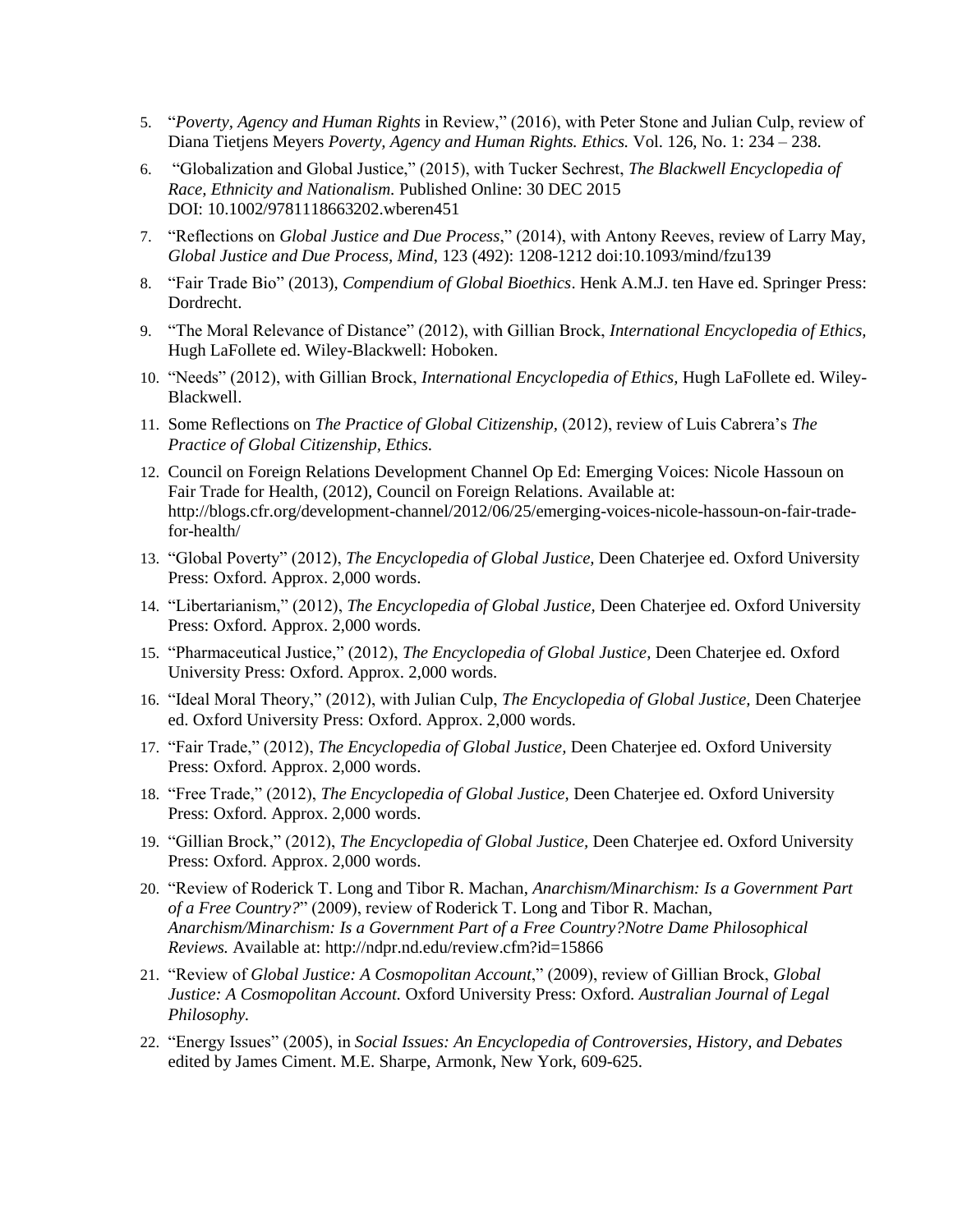- 23. "Global Poverty and Individual Responsibility: An Adequate Account?" review of Abigail Gosselin, *Global Poverty and Individual Responsibility.* Rowman & Littlefield Publishers: Lanham, MD, (2009), in *Human Rights Review.*
- 24. "Review of Bryan G. Norton*, Searching for Sustainability: Interdisciplinary Essays in the Philosophy of Conservation Biology*," (2005), with David Schmidtz, *Environmental Ethics,* Spring, 93-96.

### **Work in Progress:**

- 1. "Human Development, Vulnerability, and Creative Resolve," Background Paper for the Human Development Report
- 2. "How to Improve Pandemic Preparedness and Response: Beyond the World Health Organization's Access to COVID-19 Tools ACT Accelerator," with Kaushik Basu, Brookings Working Paper: [https://www.brookings.edu/wp-content/uploads/2021/04/Pandemic-preparedness-and](https://www.brookings.edu/wp-content/uploads/2021/04/Pandemic-preparedness-and-response_final.pdf)[response\\_final.pdf](https://www.brookings.edu/wp-content/uploads/2021/04/Pandemic-preparedness-and-response_final.pdf)
- 3. "Pandemic Preparedness and Response: Beyond the WHO's Access to COVID-19 Tools Accelerator," with Abha Saxena, Caesar Atuire, Amanda Banda, Brook Baker, Esther Chiwa, Marc Fleurbey, Anders Herlitz, Iwao Hirose, Karrar Karrar, and Jennifer Miller https://www.global-health-impact.org/pandemic
- 4. "Beyond Law and Economics: Legitimate Distribution without Legislation," invited for a collection edited by Kaushik Basu and Robert Hockett, Cornell University Press
- 5. "Empirical Philosophy: How Engaging with Empirical Evidence Is Important for Theory as Well as Practice," invited for a collection on experimental philosophy edited by Matt Lindeur
- *6.* "Coercion, Legitimacy, and Justice: A Defense of Coercion Accounts of Justice's Grounds," invited for the *Bloomsbury Companion to Global Justice East and West,* edited by Hsin-Wen Lee and Janusz Salamon
- 7. "COVID and Inequality", with Anders Herlitz, invited for a collection on Technology and Equality edited by Sven Ove-Hannson and Colleen Murphy
- 8. "Health and the Minimally Good Life What's Really Necessary to Avoid Ill-being and (Otherwise) Fare Well Enough," invited for a collection on Illbeing edited by Christine Tappolet
- 9. "Global Health Impact: Neglected Tropical Disease Model," with Leon Cosler and Jake Friedman (R&R *American Journal of Tropical Medicine and Hygiene*)
- 10. "Universal Health Coverage Post-2015: Measuring Global Health Impact," with Aidan Hollis and Larry Gostin
- 11. "A Solidarity Model for Distributing Scarce Vaccines," with Caesar Atuire
- 12. "The Global Health Impact Index," with Aidan Hollis
- 13. "Poverty Measurement and the Value of Human Life," with Lucio Esposito
- 14. "Equality and Time," with Anders Herlitz
- 15. "Cost-Effectiveness: A Critique," with Anders Herlitz
- 16. "Moral Status," with Nick Kreuder
- 17. "Immunity Passports"
- 18. "Ethical Consumption: Hope and Efficacy"
- 19. "The Aesthetic Value of Nature"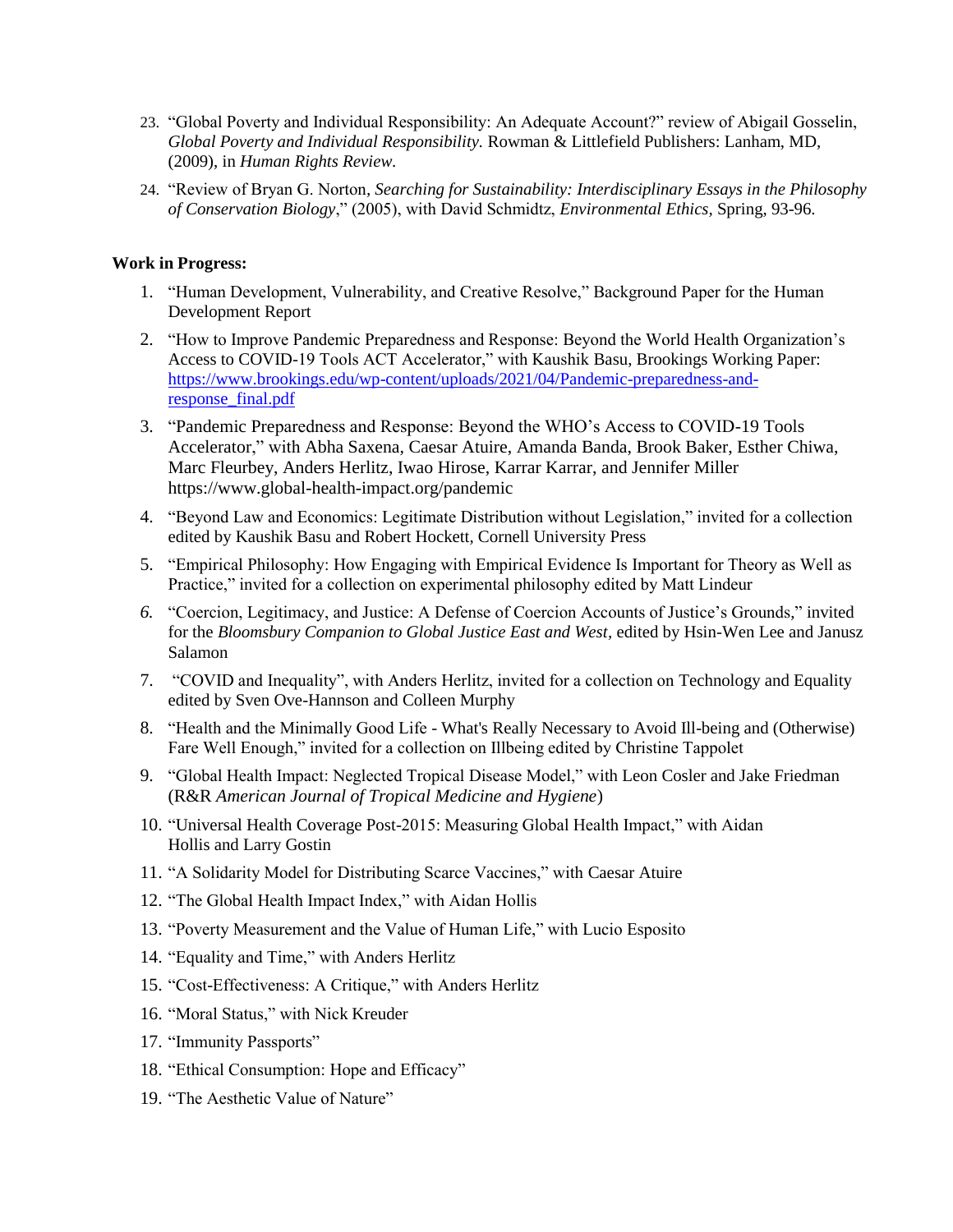- 20. "Conceptual Relativism"
- 21. "Realistic Idealism in National and International Affairs
- 22. "Falling from Grace"
- 23. "Worship"
- 24. "The Minimally Good Life Account of What We Owe to Others and Can Reasonably Demand"
- 25. "Measuring Wellbeing"

### **Select News and Popular Presentations and Articles – Total Circulation >1.388billion**

*Op Eds and News Articles*

- 1. "The Most Important Meeting Yet for Global Pandemic Response– and Drugmakers," with Kaushik Basu, *Fortune,* 11/29/21 https://fortune.com/2021/11/29/who-meeting-omicron-globalpandemic-response-vaccines-covid-drugmakers/
- 2. "Biden's vaccine diplomacy embraces global solidarity but there's more to be done" with Lisa Eckenwiler, *The Hill,* 6/17/21, https://thehill.com/opinion/international/558784-bidens-vaccinediplomacy-embraces-global-solidarity-but-theres-more-to?rnd=1623868165&rl=1
- 3. "How to Make 'Immunity Passports' More Ethical," with Anders Herlitz, *Scientific American,* 24 February 2021 https://www.scientificamerican.com/article/how-to-make-immunity-passportsmore-ethical/ In Swedish: https://www.iffs.se/nyheter/sa-kan-vi-gora-immunitetspassen-meretiska/
- 4. "The Price of a Drug Should be Based on its Therapeutic Benefits Not Just What the Market Will Bear," *The Conversation,* 13 January 2021[. https://theconversation.com/the-price-of-a-drug](https://theconversation.com/the-price-of-a-drug-should-be-based-on-its-therapeutic-benefits-not-just-what-the-market-will-bear-149586)[should-be-based-on-its-therapeutic-benefits-not-just-what-the-market-will-bear-149586](https://theconversation.com/the-price-of-a-drug-should-be-based-on-its-therapeutic-benefits-not-just-what-the-market-will-bear-149586)
	- a. Reprinted in: *Salon, Tolerance.ca, Global Advisors, News Break*
- 5. "How to Fix the Orphan Drug Problem Driving up Medical Costs" *QZ*, 14 January 2021. <https://qz.com/1957480/how-to-fix-the-orphan-drug-problem-driving-up-medical-costs/> a. Reprint: *Yahoo News*
- 6. "Ending the Pandemic Will Take Global Access To Covid-19 Treatment and Vaccines Which Means Putting Ethics Before Profit" *The Conversation* 16 July 2020 [https://theconversation.com/ending-the-pandemic-will-take-global-access-to-covid-19-treatment-and](https://theconversation.com/ending-the-pandemic-will-take-global-access-to-covid-19-treatment-and-vaccines-which-means-putting-ethics-before-profits-141763)[vaccines-which-means-putting-ethics-before-profits-141763](https://theconversation.com/ending-the-pandemic-will-take-global-access-to-covid-19-treatment-and-vaccines-which-means-putting-ethics-before-profits-141763)
	- a. Reprint: *TheStreet*, *Portside*, *Phil's Stock World*, *Times Union*, *Midland Daily News*, *The Register Citizen*, *The Middletown Press, MyPlainview.com, New Haven Register*, *Scroll.in, Shelton Herald, Lebanon-Express, Greenwich Time*, *The Bozeman Daily Chronicle*, *Idaho Press-Tribune*, *San Antonio Express-News, Beaumont Enterprise*, *Chron.com*, *Huron Daily Tribune, Yahoo! News, Rappler Philippines, FastCompany,*
- 7. "Jonathan Mann's Human Rights Blueprint for Global Health Must Guide COVID-19 Response," *The Hill*, 2 September 2020. [https://thehill.com/opinion/healthcare/514775-jonathan-manns](https://thehill.com/opinion/healthcare/514775-jonathan-manns-human-rights-blueprint-for-global-health-must-guide-covid)[human-rights-blueprint-for-global-health-must-guide-covid](https://thehill.com/opinion/healthcare/514775-jonathan-manns-human-rights-blueprint-for-global-health-must-guide-covid)
	- a. Reprinted in: *MSN News, NewsBreak*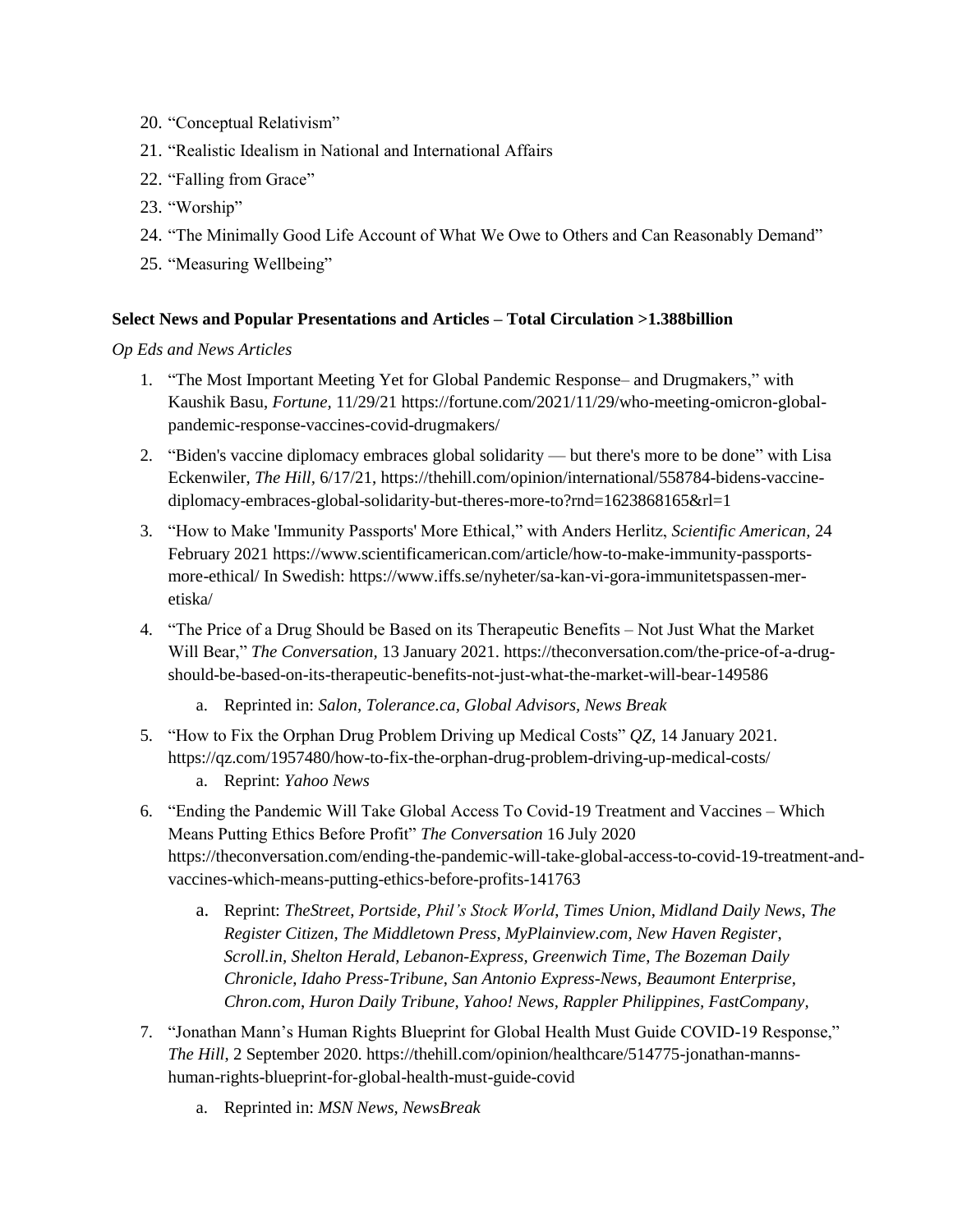- 8. "Philosophy and Psychology Agree- Yelling at People Who Aren't Wearing Masks Won't Work" *The Conversation,* 11 September 2020 [https://theconversation.com/philosophy-and-psychology](https://theconversation.com/philosophy-and-psychology-agree-yelling-at-people-who-arent-wearing-masks-wont-work-144661)[agree-yelling-at-people-who-arent-wearing-masks-wont-work-144661](https://theconversation.com/philosophy-and-psychology-agree-yelling-at-people-who-arent-wearing-masks-wont-work-144661)
	- a. Reprint: *Yahoo Life, Newsbreak*
- 9. "What is a Minimally Good Life and are You Prepared to Live it," *Psyche* 12 September 2020 <https://psyche.co/ideas/what-is-a-minimally-good-life-and-are-you-prepared-to-live-it>
- 10. "חיסונים וחלוקת עולמית סולידריות) "Global Solidarity and Vaccine Allocation) with Zohar Lederman and Lisa Eckenwiler Sept. 14, 2020 https://www.haaretz.co.il/health/corona/coronavaccine/.premium-1.9153855
- 11. "How to Distribute a COVID-19 Vaccine Ethically," *Scientific American,* 25 September 2020 <https://www.scientificamerican.com/article/how-to-distribute-a-covid-19-vaccine-ethically/>
- 12. "To Ethically Tackle COVID-19, Big Pharma Needs an Overhaul," *Fortune,* 25 September 2020 <https://fortune.com/2020/09/25/covid-vaccine-treatment-pharma-profits-patents/>
- 13. "What is COVAX and Why Does it Matter for Getting Vaccines to Developing Nations?" *The Conversation* 2 October 2020. [https://theconversation.com/what-is-covax-and-why-does-it](https://theconversation.com/what-is-covax-and-why-does-it-matter-for-getting-vaccines-to-developing-nations-146284)[matter-for-getting-vaccines-to-developing-nations-146284](https://theconversation.com/what-is-covax-and-why-does-it-matter-for-getting-vaccines-to-developing-nations-146284)
	- a. Reprint: *Newspronto*, *Jornal GGN*, *Rappler Philippines*, *Times Union, Westport-News Fairfield Citizen Online*, *TheHour*, *New Haven Register*, *MyPlainview.com*, *Madison.com, The Press of Atlantic City*, *The Times and Democrat*, *Greenwich Time*, *The Bozeman Daily Chronicle*, *TheDerrick.com*, *Fredericksburg.com*, *Lebanon-Express*, *Idaho Press-Tribune*, *GoDanRiver.com*, *Yahoo news*, *Shelton Herald*, *The National Interest*, *ExBulletin*
- 14. "Covid-19 and the Ethics of Risk," *British Medical Journal Blog*, 22 October 2020 <https://blogs.bmj.com/bmj/2020/10/22/covid-19-and-the-ethics-of-risk/> (with Johnathan Wolff and Sridhar Venkatapuram)
- 15. "Buying a Coronavirus Vaccine for Everyone on Earth, Storing and Shipping it, and Giving it Safely will all be Hard and Expensive," *The Conversation,* 10 November 2020 [https://theconversation.com/buying-a-coronavirus-vaccine-for-everyone-on-earth-storing-and](https://theconversation.com/buying-a-coronavirus-vaccine-for-everyone-on-earth-storing-and-shipping-it-and-giving-it-safely-will-all-be-hard-and-expensive-149221)[shipping-it-and-giving-it-safely-will-all-be-hard-and-expensive-149221](https://theconversation.com/buying-a-coronavirus-vaccine-for-everyone-on-earth-storing-and-shipping-it-and-giving-it-safely-will-all-be-hard-and-expensive-149221)
	- a. In Spanish: "Lo Difícil no es Solo Encontrar una Vacuna Contra la Covid-19, Sino que Llegue a Todos," *The Conversation*, 11 November, 2020. [https://theconversation.com/lo](https://theconversation.com/lo-dificil-no-es-solo-encontrar-una-vacuna-contra-la-covid-19-sino-que-llegue-a-todos-149922)[dificil-no-es-solo-encontrar-una-vacuna-contra-la-covid-19-sino-que-llegue-a-todos-](https://theconversation.com/lo-dificil-no-es-solo-encontrar-una-vacuna-contra-la-covid-19-sino-que-llegue-a-todos-149922)[149922](https://theconversation.com/lo-dificil-no-es-solo-encontrar-una-vacuna-contra-la-covid-19-sino-que-llegue-a-todos-149922)
	- b. Reprinted in: *BBC News Brazil*, *The Palm Beach Post*, *Press Herald*, *Yahoo News*
- 16. "Commentary: Our Focus On COVID Risks a Resurgence of Other Diseases," *Albany Union Times,* 9 December 202[0 https://www.timesunion.com/opinion/article/Commentary-Our-focus](https://www.timesunion.com/opinion/article/Commentary-Our-focus-on-COVID-risks-a-resurgence-15792874.php)[on-COVID-risks-a-resurgence-15792874.php](https://www.timesunion.com/opinion/article/Commentary-Our-focus-on-COVID-risks-a-resurgence-15792874.php)
- 17. "Bioethicist: Why the UK is Getting Vaccine Distribution Right and the US is Not," *The Hill,* 12 December 202[0 https://thehill.com/opinion/healthcare/529934-bioethicist-why-uk-getting](https://thehill.com/opinion/healthcare/529934-bioethicist-why-uk-getting-vaccine-distribution-right-and-us-is-not)[vaccine-distribution-right-and-us-is-not](https://thehill.com/opinion/healthcare/529934-bioethicist-why-uk-getting-vaccine-distribution-right-and-us-is-not)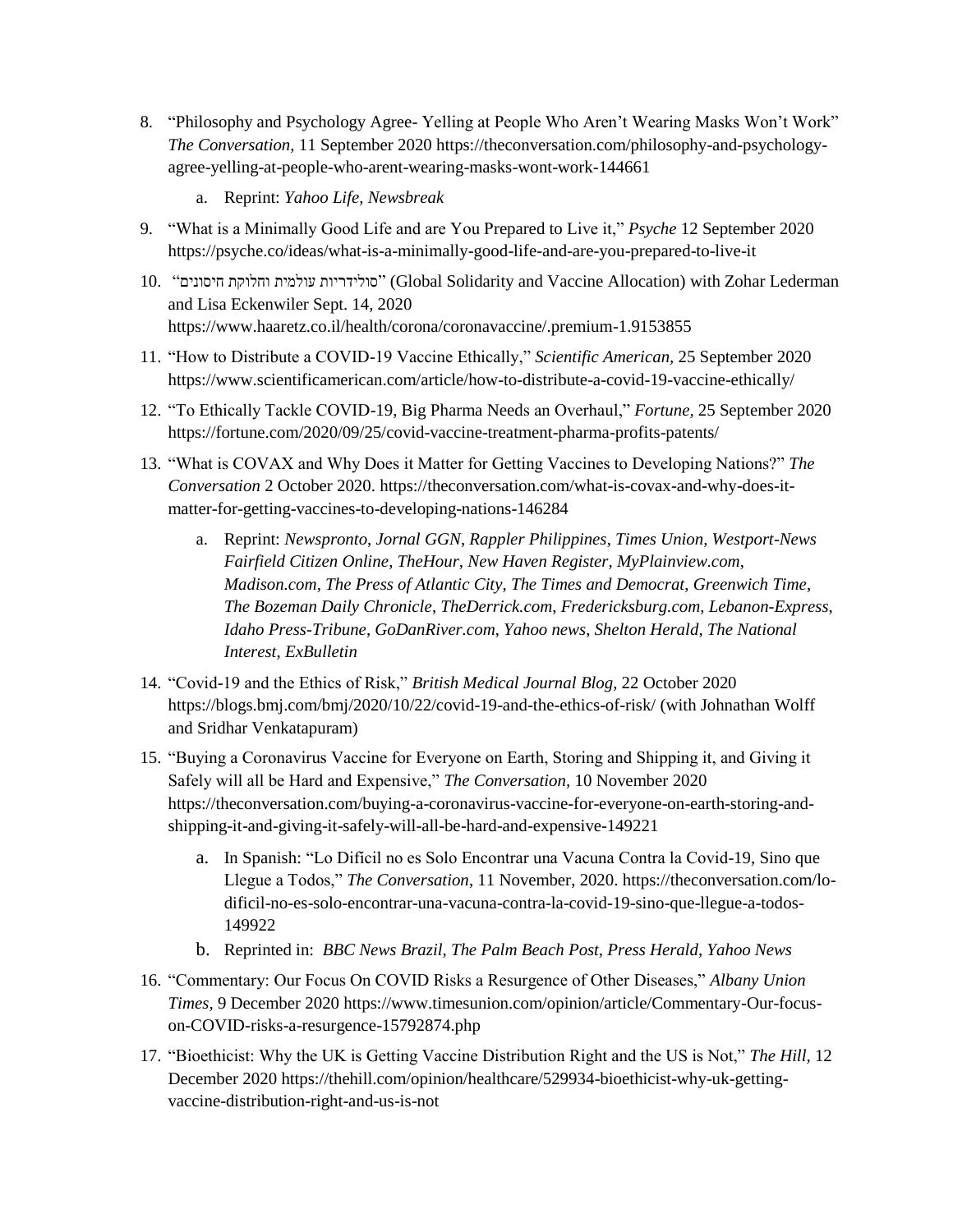- a. This article was widely circulated e.g. here: [https://www.intelligencesquaredus.org/news/blog/intelligence-briefing-debate-elderly-vs](https://www.intelligencesquaredus.org/news/blog/intelligence-briefing-debate-elderly-vs-essential)[essential](https://www.intelligencesquaredus.org/news/blog/intelligence-briefing-debate-elderly-vs-essential) and notably the CDC's ACIP Recommendations Changed and Gave More Priority to the Elderly Post-Publication
- 18. "Standing Together if Apart" (2017), *The Critique,* 15 January 2017 <http://www.thecritique.com/articles/standingtogetherifapart/>
- 19. "How Can we get Pharma Companies to Do More for Global Health? Try Ranking Them," *The Conversation,* 20 September, 2016 [https://theconversation.com/how-can-we-get-pharma](https://theconversation.com/how-can-we-get-pharma-companies-to-do-more-for-global-health-try-ranking-them-62888)[companies-to-do-more-for-global-health-try-ranking-them-62888](https://theconversation.com/how-can-we-get-pharma-companies-to-do-more-for-global-health-try-ranking-them-62888)
- 20. "On Aid for Africa" (2016), *The Critique* <http://www.thecritique.com/articles/on-aid-for-africa/>
- 21. "Authority is Not the (Only) Problem: People Have Positive as Well as Negative Rights." *Cato Unbound.* 11 March 2013. [https://www.cato-unbound.org/2013/03/11/nicole-hassoun/authority](https://www.cato-unbound.org/2013/03/11/nicole-hassoun/authority-not-only-problem-people-have-positive-well-negative-rights)[not-only-problem-people-have-positive-well-negative-rights](https://www.cato-unbound.org/2013/03/11/nicole-hassoun/authority-not-only-problem-people-have-positive-well-negative-rights)

### *Videos*

- 22. "Ending Global Health Inequality," TEDx Talk (https://www.youtube.com/watch?v=J87gMYTquN4)
- 23. "Global Health Impact," Channel Sextant (Portuguese)<https://youtu.be/aQvBECUwtp0>
- 24. "Video: Who Should get a COVID-19 Vaccine First?," *The Conversation*, 18 September, 2020. <https://theconversation.com/video-who-should-get-a-covid-19-vaccine-first-146285> a. Reprint: *Yahoo! News*
- 25. "Fair Trade Pharma: A Plan for More Affordable Prescription Drugs," *Big Think,* 22 September 2020. [https://bigthink.com/videos/nicole-hassoun-how-to-incentivize-big-pharma-to-create](https://bigthink.com/videos/nicole-hassoun-how-to-incentivize-big-pharma-to-create-cheaper-drugs)[cheaper-drugs](https://bigthink.com/videos/nicole-hassoun-how-to-incentivize-big-pharma-to-create-cheaper-drugs)
- 26. "How the Tyranny of Market Forces Stunts Our Moral Imagination," *Big* Think, 25 Oct 2017*.*  [https://bigthink.com/videos/nicole-hassoun-how-the-tyranny-of-market-forces-stunts-our-moral](https://bigthink.com/videos/nicole-hassoun-how-the-tyranny-of-market-forces-stunts-our-moral-imagination)[imagination](https://bigthink.com/videos/nicole-hassoun-how-the-tyranny-of-market-forces-stunts-our-moral-imagination)

## *Radio and TV Interviews*

- 27. "Planet pharma: what the industry got out of COVID" The Conversation podcast December 2, 2021 https://theconversation.com/planet-pharma-what-the-industry-got-out-of-covid-podcast-172990
- 28. "Getting a COVID booster shot is a 'difficult choice' for many people, health tech advocate says As Americans make plans for upcoming holiday gatherings, many are conflicted about getting a booster shot while others around the world haven't had a chance to get their first jab. Professor and health technologies advocate Nicole Hassoun discusses the dilemma with The World's host Marco Werman." *The World* November 18, 2021 Producer Joyce Hackel https://theworld.org/stories/2021-11-18/getting-covid-booster-shot-difficult-choice-many-peoplehealth-tech-advocate-says
- 29. "Guam offering "vaccine tourism" packages to help kickstart economy evening-news," June 6, 2021, 10:40 PM, excerpt on CBS NEWS https://www.cbsnews.com/news/guam-offeringvaccine-tourism-packages-to-help-kickstart-economy/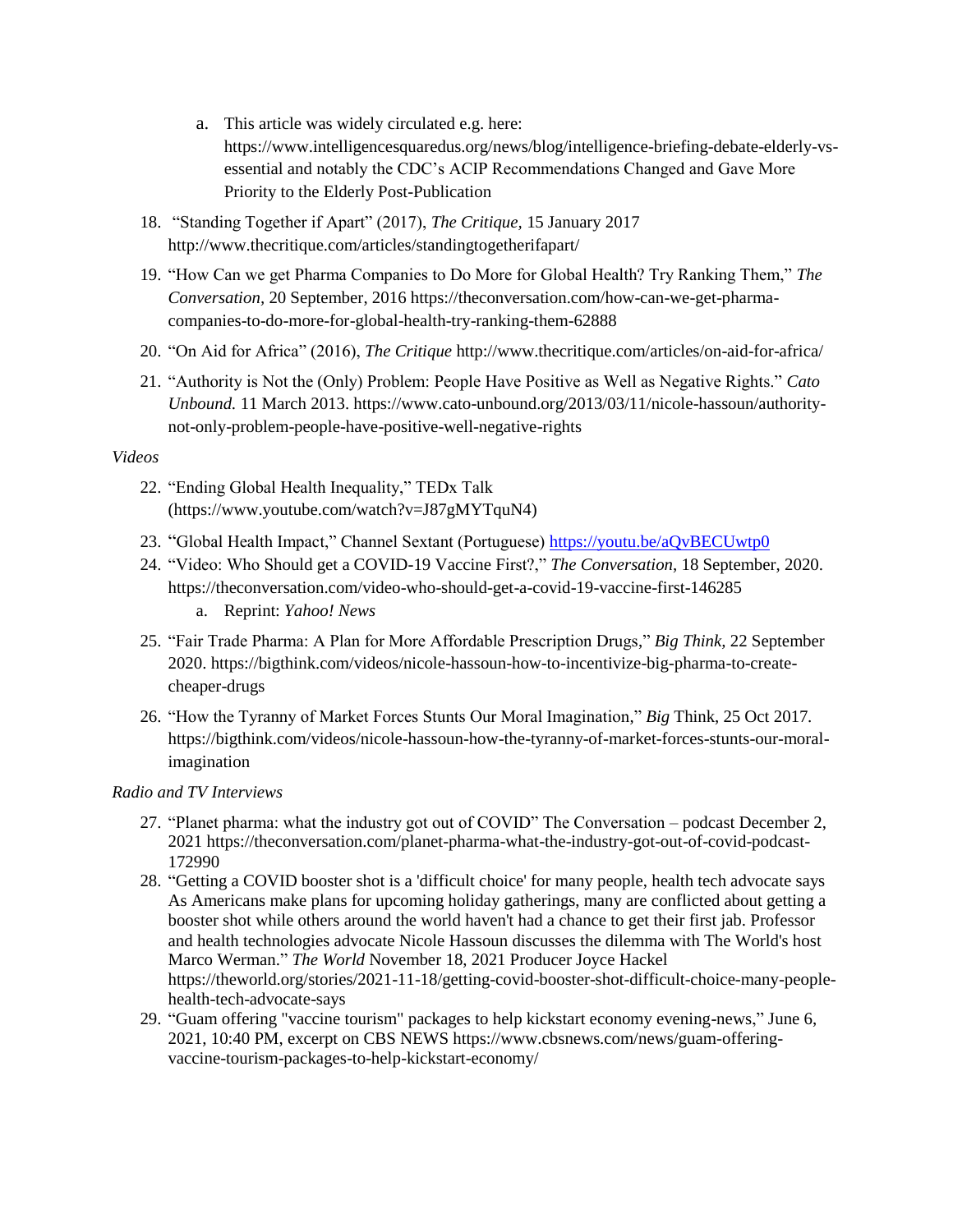- 30. "Planning for the Next Pandemic," WENY News, Monday, May 17th 2021, 5:16 PM EDT By Lexie Cutmore https://www.weny.com/story/43902543/planning-for-the-nextpandemic?utm\_medium=social&utm\_source=facebook\_WENY\_Lexie\_Cutmore
- 31. "Vaccine Passports" with Kelly Wright and Nayyera Had on "The World Tonight," April 23, 2021, Black News Channel https://bnc.tv/
- 32. "Have Vaccine Passports Become the Next Big Political Divide?" April 8, 2021, Cheddar Media, https://cheddar.com/media/have-vaccine-passports-become-the-next-big-political-divide
- 33. "Which places will require proof of a COVID-19 vaccine? And should they?" By Zoë Read and Alan Yu, WHYY NPR/PBS, April 5, 2021https://whyy.org/articles/which-places-will-requireproof-of-a-covid-19-vaccine-and-should-they/
- 34. "Infrastructure Week, But For Real This Time?", ABC News' "Start Here" Daily News March 31,2021, podcasthttp://apple.co/2HPocUL
- 35. "Special Interview: "Vaccine Nationalism'," March 17, 2021, Morning Wave in Busan BeFM www.befm.or.kr Busan, South Korea https://www.befm.or.kr/program/template.php?midx=89&pg=morning&cn=morning\_sp&mode= view&page=1&intnum=27976
- 36. "What the Present (And Future) Of Vaccination Records Looks Like Here and Abroad, And The Ethical Issues That Come With Them," March 16, 2021, Airtalk, NPR Los Angeles https://www.scpr.org/programs/airtalk/2021/03/16/66598/what-the-present-and-future-ofvaccination-records/
- 37. "Immunity Passports," to air March, 16, 2021, KW Magazine CKWR FM Canada https://drive.google.com/file/d/14tVbRuqH54UjJsAL7\_O\_Jz1YXVz4KImO/view
- 38. "Green Passports and Ethical Concerns," ChannelNewsAsia, Live March 10, 2021, 1930 (ET) https://www.channelnewsasia.com/news/international
- 39. "Mandatory Quarantines, Vaccine Passports and Will Jim Like Bridgerton?" (starting ~minute 25) The Showgram with Jim Richards, March 11, 2021, https://podcasts.apple.com/ca/podcast/mandatory-quarantines-vaccine-passports-will-jimlike/id1502619425?i=1000512368464
- 40. "How will Canada (and the world) use immunity passports?" The Big Story, March 9, 2021 https://www.citynews1130.com/2021/03/09/vaccine-passport-big-story-podcast/
- 41. "Team of BU Researchers Say Global Vaccine Distribution Effort Needs Improvement," March 3, 2021 https://www.wicz.com/story/43441392/team-of-bu-researchers-say-global-vaccinedistribution-effort-needs-improvement
- 42. "How Do You Decide Who Gets A Potentially Life-Saving Vaccine First?" *NPR- Wisconsin Public Radio* 20 January 2021 [https://www.wpr.org/how-do-you-decide-who-gets-potentially](https://www.wpr.org/how-do-you-decide-who-gets-potentially-life-saving-vaccine-first)[life-saving-vaccine-first](https://www.wpr.org/how-do-you-decide-who-gets-potentially-life-saving-vaccine-first)
- 43. "How India's Serum Institute became a COVID-19 Vaccine Powerhouse," *The World,* 4 February 202[1 https://www.pri.org/stories/2021-02-04/how-india-s-serum-institute-became-covid-19](https://www.pri.org/stories/2021-02-04/how-india-s-serum-institute-became-covid-19-vaccine-powerhouse) [vaccine-powerhouse](https://www.pri.org/stories/2021-02-04/how-india-s-serum-institute-became-covid-19-vaccine-powerhouse)
- 44. "Global Health Impact," *Canal Sextant,* 26 February, 2021 https://www.youtube.com/watch?v=aQvBECUwtp0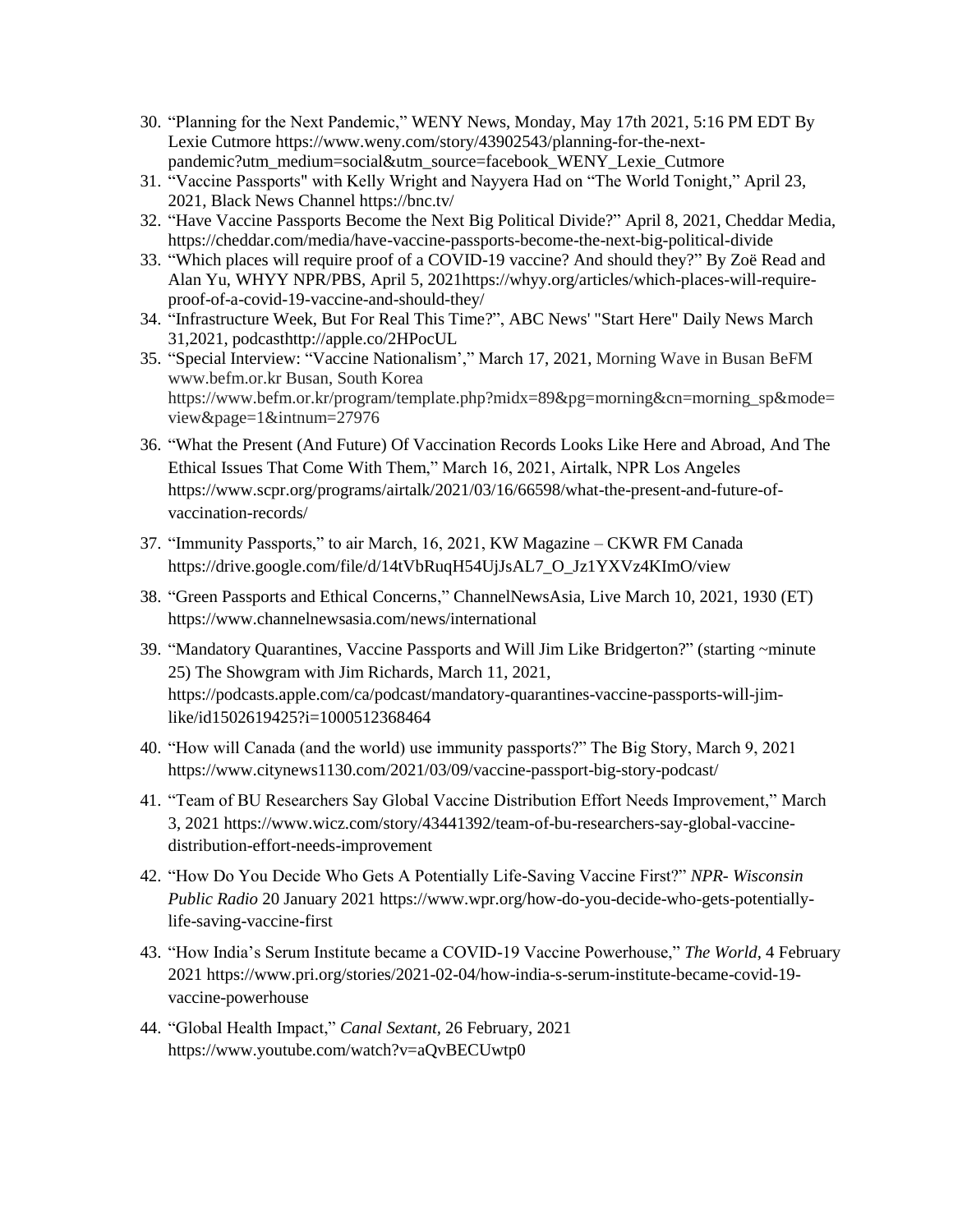- 45. "Binghamton University Expert Says U.S. Has "Moral as Well As Legal Obligation to Help"" *FOX40 News,* 17 April 2020. [http://www.wicz.com/story/42020603/binghamton-university](http://www.wicz.com/story/42020603/binghamton-university-expert-says-us-has-moral-as-well-as-legal-obligation-to-help)[expert-says-us-has-moral-as-well-as-legal-obligation-to-help](http://www.wicz.com/story/42020603/binghamton-university-expert-says-us-has-moral-as-well-as-legal-obligation-to-help)
- 46. "How Businesses Should Consider Employee Health When Returning to Work" *FOX40 News,* 30 April 2020. [http://www.wicz.com/story/42075884/how-businesses-should-consider-employee](http://www.wicz.com/story/42075884/how-businesses-should-consider-employee-health-when-returning-to-work)[health-when-returning-to-work](http://www.wicz.com/story/42075884/how-businesses-should-consider-employee-health-when-returning-to-work)
- 47. "Benefits of Sharing Coronavirus Knowledge Freely" *FOX40 News,* 14 May, 2020. <http://www.wicz.com/story/42131737/benefits-of-sharing-coronavirus-knowledge-freely>
- 48. "Binghamton University Professor Explores Health on Global Scale in New Book," *WBNG.com,*  9 July 2020. [https://wbng.com/2020/07/09/binghamton-university-professor-explores-health-on](https://wbng.com/2020/07/09/binghamton-university-professor-explores-health-on-global-scale-in-new-book/)[global-scale-in-new-book/](https://wbng.com/2020/07/09/binghamton-university-professor-explores-health-on-global-scale-in-new-book/)
- 49. "Remdesivir is Hard to Obtain Around the World," *The World,* 7 August 2020. <https://www.pri.org/file/2020-08-07/remdesivir-hard-obtain-around-world>
- 50. "Who Should Get the COVID-19 Vaccine First?" *WICZ.com* 25 September 2020 <http://www.wicz.com/story/42684041/who-should-get-the-covid19-vaccine-first>
- 51. "The COVID-19 Vaccines Global Access (COVAX) Facility and international cooperation on developing and producing vaccines," Dialogue program of CGTN, the English branch of CCTV (China Global Television Network, former CCTV-NEWS) based in Beijing, live 10/8/2020. <http://cctv.cntv.cn/lm/dialogue/index.shtml>
- 52. Covid-19 Defeats US Marines *BBC Science in Action,* 12 November 2020 <https://www.bbc.co.uk/sounds/play/w3cszh19>
- 53. "As U.S. Races to Roll out Coronavirus Vaccine, BU Professor says Other Countries may be Waiting Years," *12 News WBNG.com*, 16 November, 2020. [https://wbng.com/2020/11/16/as-u-s](https://wbng.com/2020/11/16/as-u-s-races-to-roll-out-coronavirus-vaccine-bu-professor-says-other-countries-may-be-waiting-years/)[races-to-roll-out-coronavirus-vaccine-bu-professor-says-other-countries-may-be-waiting-years/](https://wbng.com/2020/11/16/as-u-s-races-to-roll-out-coronavirus-vaccine-bu-professor-says-other-countries-may-be-waiting-years/)
- 54. "Coronavirus: How Do You Vaccinate 7.7 Billion People?" front page of *BBC News Today,* as well as on the *BBC Health News, BBC World News* and *BBC Coronavirus News*, 30 November 2020 websites: <https://www.bbc.co.uk/news/av/health-55115753> and <https://www.bbc.co.uk/programmes/p08zq2sg>
- 55. "Vaccine Ethics: What Are We Learning from COVID-19?" *Carnegie Council for Ethics and International Affairs,* 7 December 2020 <https://www.carnegiecouncil.org/studio/multimedia/20201207-vaccine-ethics-covid-19>

*Other News* (very select citations)

- 56. Cited in: "Travelers are crossing borders for vaccines. Is that okay?" *National Geographic*, April 26, 2021 https://www.nationalgeographic.com/travel/article/traveling-across-borders-for-avaccine
- 57. Cited in: "Big Tech's New Rules: Vaccine Passports Could Prove to Be A Privacy Minefield for Regulators *CNBC,* March 30, 202 11:23am EDT https://www.cnbc.com/2021/03/30/vaccine-passports-could-prove-to-be-a-privacy-minefield.html
- 58. Cited in: "China is traveling with a digital vaccine passport", March 16, 2021, technode https://technode.com/2021/03/16/china-is-traveling-with-a-digital-vaccine-passport/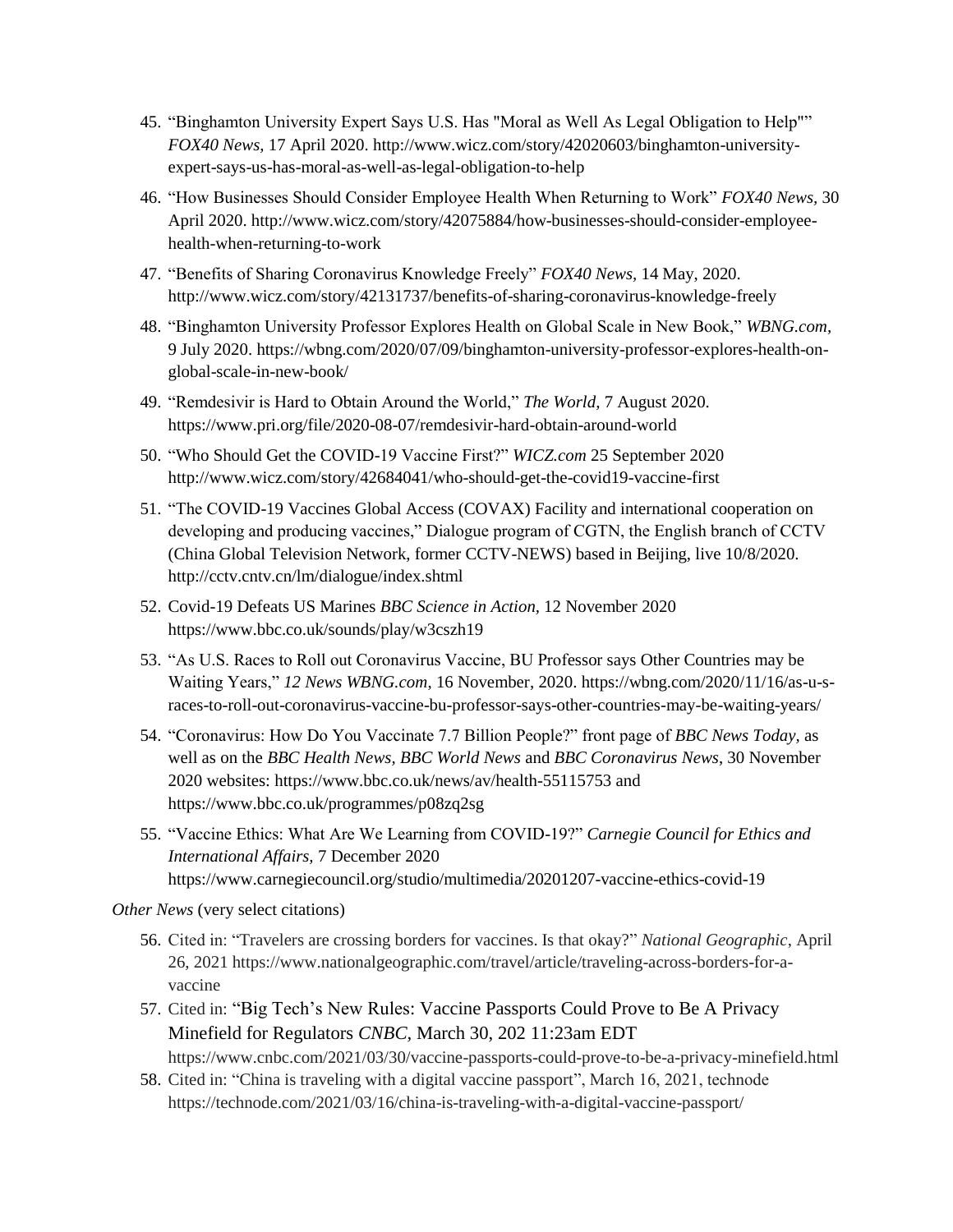- 59. Cited in: "Is it Ethical to Travel Internationally Before the World is Vaccinated?", *Huffington Post,* 4 March, 2021 [https://www.huffpost.com/entry/ethical-travel-internationally-before-world](https://www.huffpost.com/entry/ethical-travel-internationally-before-world-vaccinated_l_603bf048c5b6ff75ac3d209d)[vaccinated\\_l\\_603bf048c5b6ff75ac3d209d](https://www.huffpost.com/entry/ethical-travel-internationally-before-world-vaccinated_l_603bf048c5b6ff75ac3d209d)
- 60. Cited in: "Questions Que Pose Le Fameux Passeport Vaccinal," March, 11, 2021 watson.ch/fr/international/suisse/712041618-5-questions-que-pose-le-fameux-passeport-vaccinal
- 61. "Researchers Shed Light on Why COVID Vaccine Distribution Methods Fall Short." *Yahoo News,* 1 March 2021. https://in.news.yahoo.com/researchers-shed-light-why-covid-005302376.html?guccounter=1&guce\_referrer=aHR0cDovL3RyYW5zaXRpb24ubWVsdHdhdG VyLmNvbS8&guce\_referrer\_sig=AQAAAHNw-Ynv0zUkx-\_CCb7MwpYyJRC4Kf5bCZ-B8vmsBITaDt82q1PrwAO43uOlkVOiG2oN2FgFraTUaN6ANERw2R72TSLDwUmiRVFhUg\_i 5FVYKNvadKdlrdVYQokZ7loG8SydvF5kkhf8-gy567QUC303yzBH5cY1MApTjjdW4U5-.
- 62. Cited in: "Vaccine Passports, COVID's Next Political Flash Point," *New York times.* 2 March, 202. https://www.nytimes.com/2021/03/02/world/europe/passports-covidvaccine.html?fbclid=IwAR3rF3YxT425msr8sW2NiyLjuCVtdxqUD-UOXJGd8VSKczbJwHJc3tTuBkM
- 63. Cited in: "No Perfect Way to Ration Care If Outbreak Spreads, Ethics Experts Warn," *ABC News.* April 3rd, 2020 https://abc6onyourside.com/news/nation-world/no-perfect-way-to-ration-care-ifoutbreak-spreads-ethics-experts-warn
- 64. Cited in "Should You Feel Bad Shopping for Non-Essential Items Right Now?," Reader's Digest, 22 April, 2020. [https://www.rd.com/article/should-you-feel-bad-shopping-for-non-essential](https://www.rd.com/article/should-you-feel-bad-shopping-for-non-essential-items-right-now/)[items-right-now/](https://www.rd.com/article/should-you-feel-bad-shopping-for-non-essential-items-right-now/)
- 65. Cited in: "How Joining Vaccine Initiative COVAX could be Shot in the Arm for China," *South China Morning Post*, 16 October, 2020. [https://www.scmp.com/news/china/diplomacy/article/3105879/how-joining-vaccine-initiative](https://www.scmp.com/news/china/diplomacy/article/3105879/how-joining-vaccine-initiative-covax-could-be-shot-arm-china)[covax-could-be-shot-arm-china](https://www.scmp.com/news/china/diplomacy/article/3105879/how-joining-vaccine-initiative-covax-could-be-shot-arm-china)
- 66. Cited in: "Will COVID-19 end in 2021? Will We Return to Normality?," *Express*, 29 October, 2020.<https://www.express.co.uk/news/uk/1353426/will-covid-19-end-in-2021-EVG>
- 67. Cited in: "Why Hollywood turns Blind eye to China Abuses," *The Christian Science Monitor Weekly*, 17 November, 2020. [https://www.csmonitor.com/The-Culture/2020/1117/Why-](https://www.csmonitor.com/The-Culture/2020/1117/Why-Hollywood-turns-a-blind-eye-to-China-s-human-rights-abuses)[Hollywood-turns-a-blind-eye-to-China-s-human-rights-abuses](https://www.csmonitor.com/The-Culture/2020/1117/Why-Hollywood-turns-a-blind-eye-to-China-s-human-rights-abuses) *On the web and in print*
- 68. Cited in: "Covid-19 Vaccine Passports Could Help Life Return to Normal, but Experts Urge Caution." *The Wall Street Journal,* 8 December 2020.
- 69. Cited in: "Could Venues and Airlines Require Covid-19 Vaccinations for Entry?" *Rolling Stone,*  22 December 2020. [https://www.rollingstone.com/culture/culture-features/could-venues-and](https://www.rollingstone.com/culture/culture-features/could-venues-and-airlines-require-covid-19-vaccinations-for-entry-1107002/)[airlines-require-covid-19-vaccinations-for-entry-1107002/](https://www.rollingstone.com/culture/culture-features/could-venues-and-airlines-require-covid-19-vaccinations-for-entry-1107002/)

Global Health Impact Project Launch News

- 70. "How Protecting Human Rights Can Help Us Increase Our Global Health Impact" *Oxford University Press Blog:* 12 September 2020. [https://blog.oup.com/2020/09/how-protecting-human](https://blog.oup.com/2020/09/how-protecting-human-rights-can-help-us-increase-our-global-health-impact/)[rights-can-help-us-increase-our-global-health-impact/](https://blog.oup.com/2020/09/how-protecting-human-rights-can-help-us-increase-our-global-health-impact/)
- 71. The Global Health Impact Presentation, Infojustice Webinar, July 15, 2020, <http://infojustice.org/fta-medicines-empirics>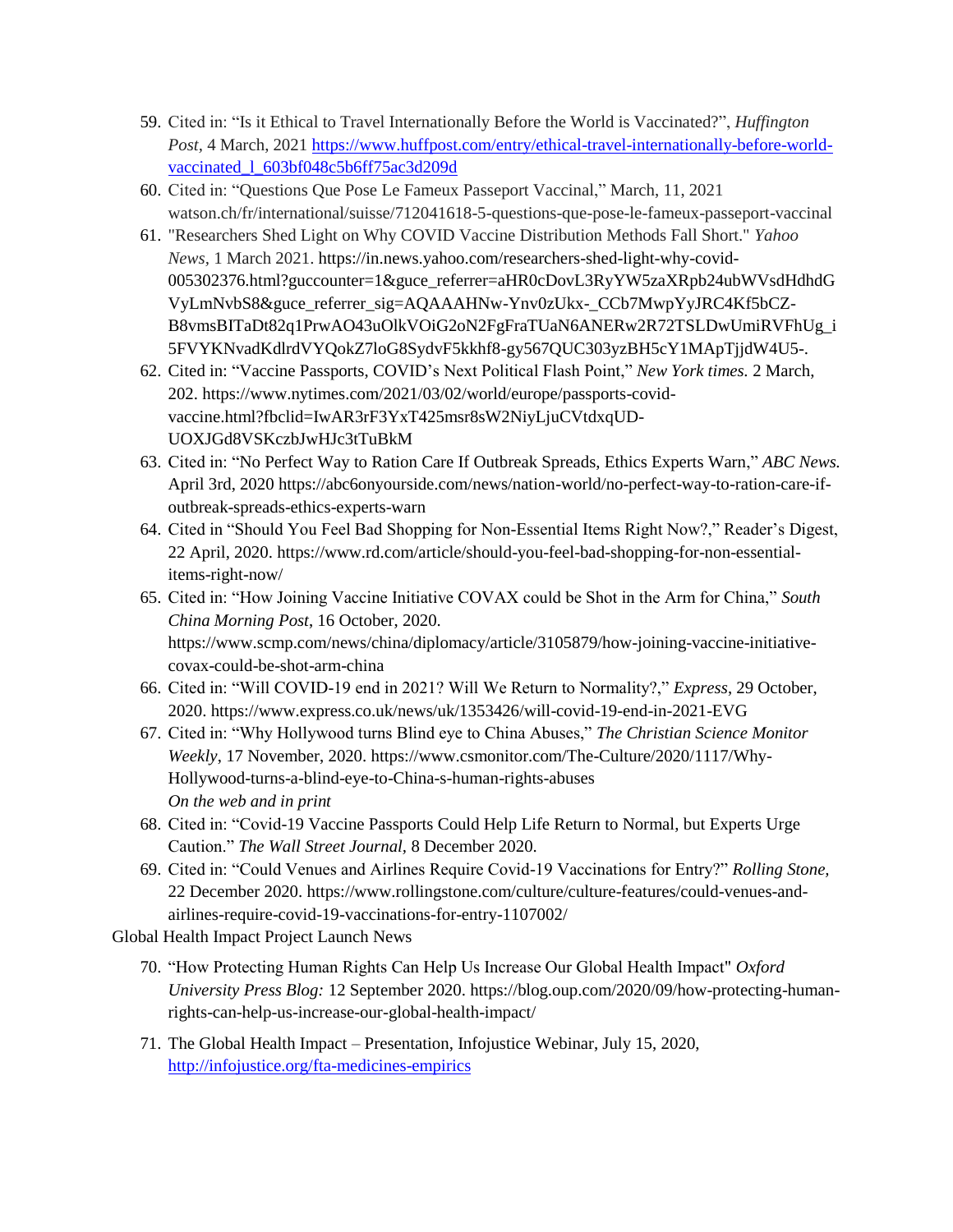- 72. "Global Impact." *Compass.* 19 February 2015. <http://globalhealth.pythonanywhere.com/static/img/newsthumb/news11.png>
- 73. "SUNY Professor Indexes Pharma Companies' Impact." *Capital.* 23 January 2015. <http://globalhealth.pythonanywhere.com/static/img/newsthumb/news5.png>
- 74. "A New Index Measures Impact Pharma Has on Infectious Diseases." *The Wall Street Journal, Pharmalot.* 23 January 2015. <http://globalhealth.pythonanywhere.com/static/img/newsthumb/news6.png>
- 75. "New Effort Ranks Drugmakers by Impact." *Marketplace.com.* 23 January 2015. <http://globalhealth.pythonanywhere.com/static/img/newsthumb/news4.png>
- 76. "Global Health Impact and Access to Essential Medicines." *Bill of Health.* 26 January 2015. <http://globalhealth.pythonanywhere.com/static/img/newsthumb/news8.png>
- 77. "The Global Health Impact Index." *Impact Ethics.* 30 January 2015. <http://globalhealth.pythonanywhere.com/static/img/newsthumb/news7.png>
- 78. "Binghamton Professor Launches Web Tool to Track Impact of Drugs Worldwide." *Academics Stand Against Poverty.* 9 February 2015. https://academicsstand.org/binghamton-professorlaunches-web-tool-to-track-impact-of-drugs-worldwide/
	- a. Reprint: *Health Medicine Network, ScienceNewsline*
- 79. "The Global Health Impact Index: A Human Development Index for Health." *Centre for Development and Human Rights.* 6 March 2015. <http://globalhealth.pythonanywhere.com/static/img/newsthumb/news12.png>
- 80. "Who Deserves to Be Healthy?" *Binghamton University Magazine.* Summer 2015. <http://globalhealth.pythonanywhere.com/static/img/newsthumb/binghamtonarticle.png>
- 81. "Could Treating Drug Companies like Restaurants Improve Global Health?" *The World.* 11 December 2013. [https://www.pri.org/stories/2013-12-11/could-treating-drug-companies](https://www.pri.org/stories/2013-12-11/could-treating-drug-companies-restaurants-improve-global-health)[restaurants-improve-global-health](https://www.pri.org/stories/2013-12-11/could-treating-drug-companies-restaurants-improve-global-health)
- 82. "Big Pharma et la Santé des Plus Pauvres." *Chronique.*  <http://globalhealth.pythonanywhere.com/static/img/newsthumb/news13.png>
- 83. "Web Tool Tracks Locations of Vital Drugs' Biggest Impact." *Voice of America.* 15 December 2015.<http://globalhealth.pythonanywhere.com/static/img/newsthumb/news1.png>
- 84. "Global Health Impact Index can Measure Actual Impact of Drugs Worldwide." *Newsmedical.* 15 December 2015.

<http://globalhealth.pythonanywhere.com/static/img/newsthumb/newsmedical.png>

- 85. "Crean Indice para Medir el Impacto Mundial de los Fármacos por Laboratorio." *Cluster Salud.*  15 December 2015. [https://clustersalud.americaeconomia.com/crean-indice-para-medir-el](https://clustersalud.americaeconomia.com/crean-indice-para-medir-el-impacto-mundial-de-los-farmacos-por-laboratorio/)[impacto-mundial-de-los-farmacos-por-laboratorio/](https://clustersalud.americaeconomia.com/crean-indice-para-medir-el-impacto-mundial-de-los-farmacos-por-laboratorio/)
- 86. "Global Health," Academics Stand Against Poverty. [http://globalhealth.pythonanywhere.com/static/img/newsthumb/asap\\_ghi.png](http://globalhealth.pythonanywhere.com/static/img/newsthumb/asap_ghi.png)

Women in Philosophy News

87. "Diversity and Equity in Recruitment & Retention" with Sherri Conklin, Gregory Peterson, Michael Rea and Eric Schwitzgebel, [https://blog.apaonline.org/2021/06/07/diversity-and-equity](https://blog.apaonline.org/2021/06/07/diversity-and-equity-in-recruitment/)[in-recruitment/](https://blog.apaonline.org/2021/06/07/diversity-and-equity-in-recruitment/)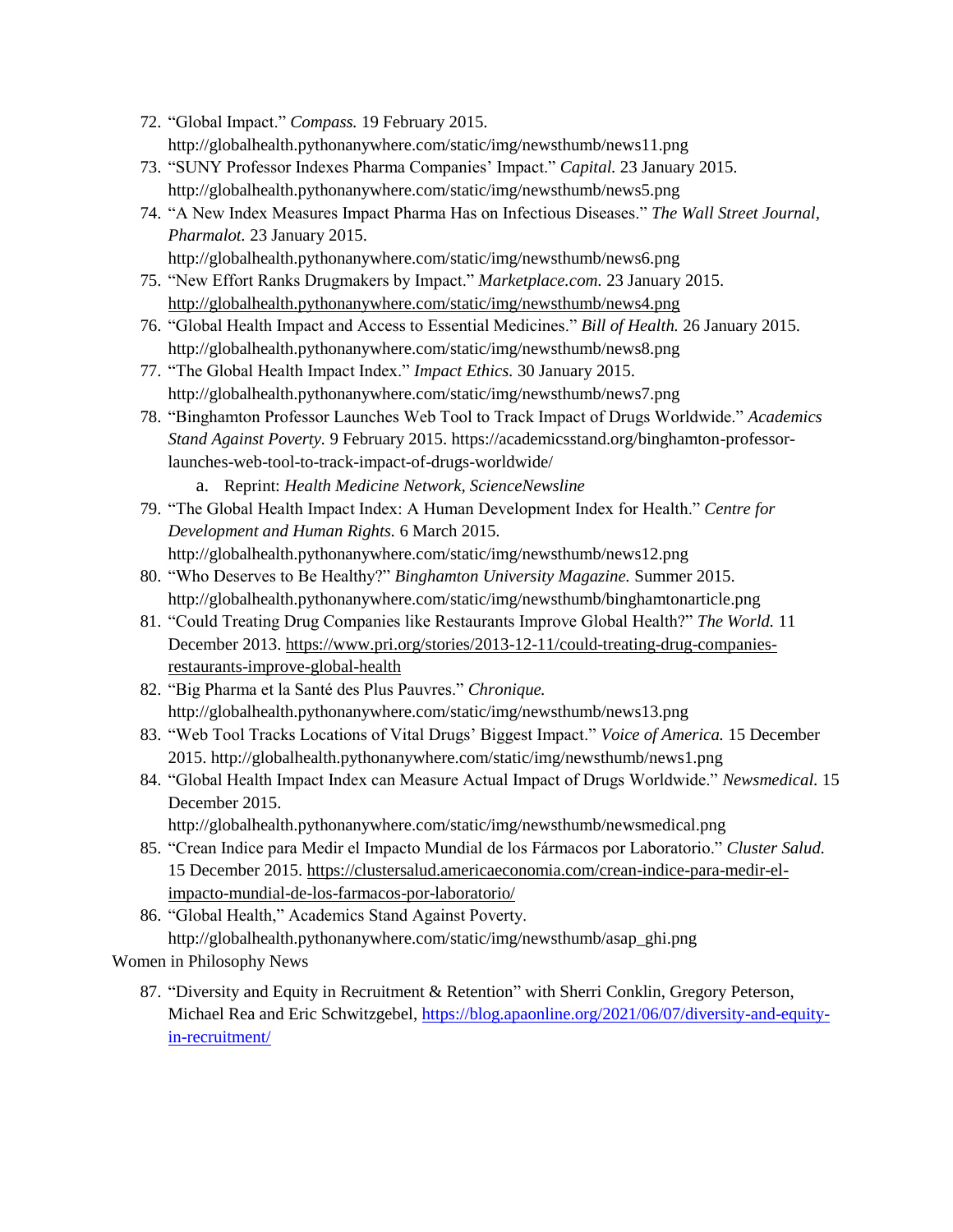- 88. "Tell Us How to Fix the Lack of Diversity in Philosophy Journals."*Blog of the APA.* 26 March 2018. [https://blog.apaonline.org/2018/03/26/tell-us-how-to-fix-the-lack-of-diversity-in](https://blog.apaonline.org/2018/03/26/tell-us-how-to-fix-the-lack-of-diversity-in-philosophy-journals/)[philosophy-journals/](https://blog.apaonline.org/2018/03/26/tell-us-how-to-fix-the-lack-of-diversity-in-philosophy-journals/)
- 89. "Diversity and Philosophy Journals: Introduction." *Blog of the APA.* 23 August 2018. <https://blog.apaonline.org/2018/08/23/diversity-and-philosophy-journals-introduction/>
- 90. "How to Improve the Situation for Women in Philosophy." *Blog of the APA.* 25 May 2017. <http://blog.apaonline.org/2017/05/25/how-to-improve-the-situation-for-women-in-philosophy/>
- 91. "Can Data Help Us Improve the Situation for Women in Philosophy?" *Blog of the APA.* 15 November, 2016. https://blog.apaonline.org/2016/11/15/can-data-help-us-improve-the-situationfor-women-in-philosophy/

### **Select Conferences and Presentations:**

- 1. 2022 (pending) "Aiding the Poor in Present and Future Generations," Institute for Future Studies, Stockholm University
- 2. 2022 (pending) "The Minimally Good Life Account of What We Owe to Others and What We Can Justifiably Demand," Higher Seminar in Practical Philosophy, Philosophy Department, Stockholm University
- 3. 2022 (pending) "Good Enough?" Philosophy Department, Helsinki University
- 4. 2022 (pending) "Pandemic Preparation and Response," United Nations Development Program
- 5. 2021 "Creative Resolve and the Tragedies of Our Time," Virtual Keynote, 9th Annual Graduate Student Workshop in Applied Philosophy "Social and Political Philosophy in the Time of Covid-19," Bowling Green University
- 6. 2021 "Solidarity and Global Health," with Caesar Atuire, Yeoh Tiong Lay Centre for Politics, Philosophy & Law, Kings College London virtual with IRG-GHJ
- 7. 2021 "Pandemic Preparedness and Response," virtual presentation of a paper with Kaushik Basu and Larry Gostin, Rutgers Center for Population Ethics Workshop
- 8. 2021 "Pandemic Preparedness and Response," paper with Kaushik Basu, University of Oxford Blavatnik School of Government Global Health Justice Conference, virtual with IRG-GHJ [\(https://www.irg-ghj.org/our-work\)](https://www.irg-ghj.org/our-work) https://www.bsg.ox.ac.uk/events/global-health-justice-conference
- 9. 2021 "Vaccine Equity," Vaccine (Inter)Nationalism: Global Equity and COVID-19 Vaccines, 1Day Sooner, March 18, 2021 [https://www.eventbrite.com/e/vaccine-internationalism-global-equity-and](https://www.eventbrite.com/e/vaccine-internationalism-global-equity-and-covid-19-vaccines-tickets-142908748915)[covid-19-vaccines-tickets-142908748915;](https://www.eventbrite.com/e/vaccine-internationalism-global-equity-and-covid-19-vaccines-tickets-142908748915) https://www.dropbox.com/s/g7czbru2mx5e8g8/3.18%20Vaccine%20Internationalism.mp4?dl=0
- 10. 2021 "Pandemic Preparedness and Response: Advancing Research, Development, and Ethical Distribution of New Treatments and Vaccines," virtual presentation, CRADLE/ Institute of Economic Growth (Dehli) Roundtable on Law and Economic Development
- 11. 2020 "How to Respond to the Tragedy of Our Time: Hope and the Virtue of Creative Resolve," virtual presentation for the Institute for Future Studies, Stockholm University
- 12. 2020 "Beyond the Pandemic: The Human Right to Health and the Virtue of Creative Resolve," virtual presentation for the Center for Global Ethics and Politics, CUNY Graduate School, New York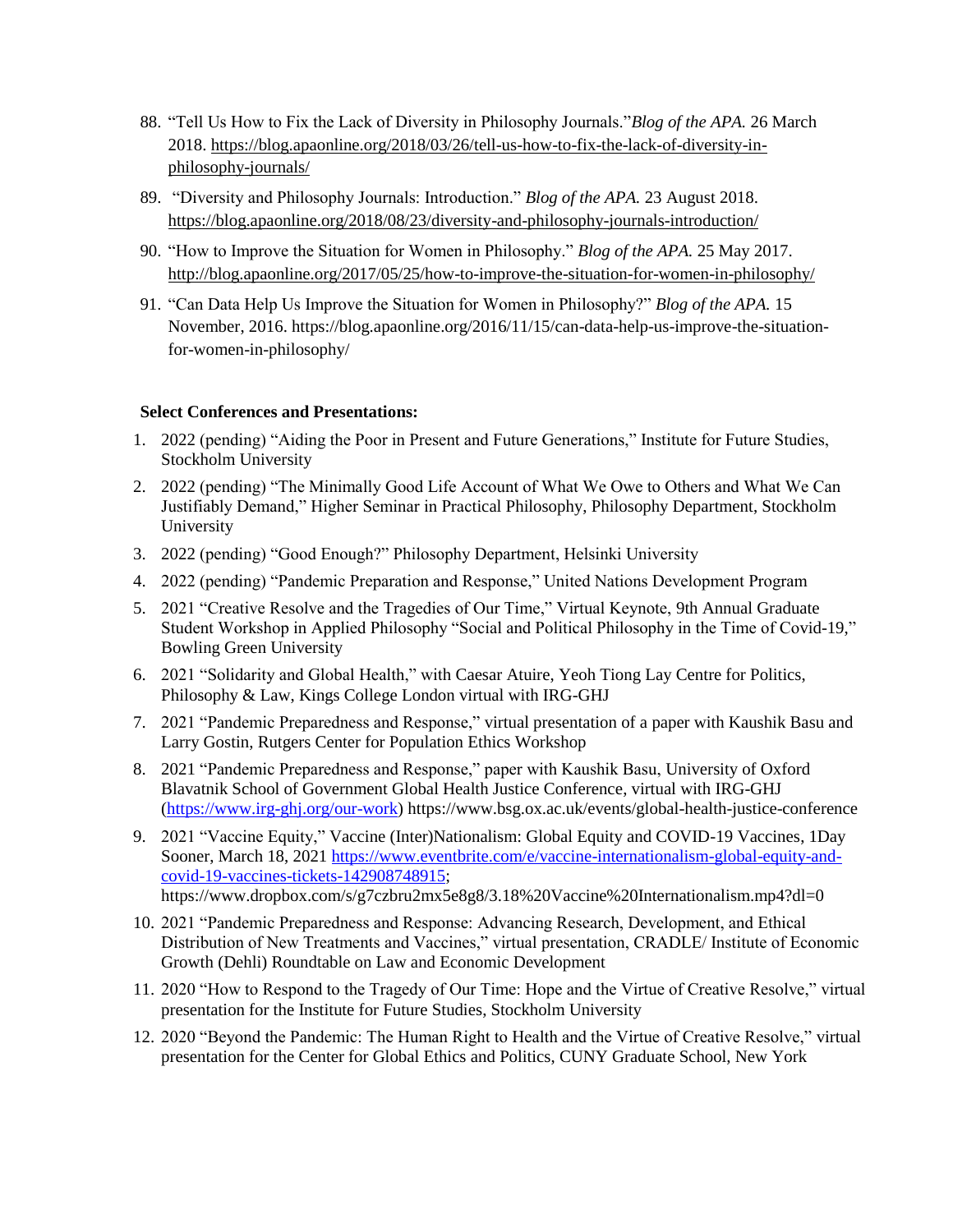- 13. 2020 "Ethical Consumption and Making a Difference Together," Morals, Markets, and Market-Based Societies, The Center for Values and Social Policy at the University of Colorado and The Georgetown Institute for the Study of Markets
- 14. 2019 "Worship and the Problems of Human Suffering and Evil," virtual presentation by Sherri Conklin, Summer Workshop 2019 The Hebrew University of Jerusalem, Jerusalem, Israel
- 15. 2019 Keynote Address, "Global Health Impact: Measuring What Matters," Workshop on Agency in the Mountains, Copper Mountain, Colorado
- 16. 2018 Keynote Address, "Human Right to Health, Hope, and the Virtue of Creative Resolve," 2018 Bioethics Lecture for the International Conference on Global Human Rights [http://www.cvent.com/events/international-conference-on-global-human-rights/event-summary](http://www.cvent.com/events/international-conference-on-global-human-rights/event-summary-ae9d60447c65440dab8c0167e9968107.aspx)[ae9d60447c65440dab8c0167e9968107.aspx,](http://www.cvent.com/events/international-conference-on-global-human-rights/event-summary-ae9d60447c65440dab8c0167e9968107.aspx) Brookings, South Dakota
- 17. 2018 "The Human Right to Health," Philosophy Department, McMaster University, Ontario, Canada
- 18. 2018 "Measuring Health and Wellbeing: Global Health Impact," Philosophy of Science Association Meeting, Seattle, Washington
- 19. 2018 "Poverty, Global Health Impact, and Human Rights: What Are Our Responsibilities?" panel presentation at the FAIR Inaugural Conference, Center for Empirical Research on Fairness, Inequality, and Rationality, Bergen, Norway
- 20. 2018 "Hope and the Virtue of Creative Resolve," New Directions in the Philosophy of Hope, Goethe University, Frankfurt, Germany
- 21. 2018 "The Human Right to Health and the Virtue of Creative Resolve," Ithaca College, Ithaca, New York
- 22. 2018 "The Virtue of Creative Resolve," Cornell University Philosophy Department, Works in Progress Workshop, Ithaca, New York
- 23. 2018 "Ethical Consumption," Philosophy, Politics and Economics Workshop, University of Colorado, Boulder
- 24. 2018 "The Minimally Good Life," Happiness & Wellbeing Midpoint Collaboratory, Saint Louis, Missouri
- 25. 2018 "Human Rights and Global Health Impact," Fair Priority Setting in Global Health, Bergen Summer Research School, http://www.uib.no/en/rs/bsrs/112952/fair-priority-setting-global-health
- 26. 2018 "The Minimally Good Life: Some Reflections on Philosophy of the Science of Well-being," author-meets-critics session on Anna Alexandrova's book *The Philosophy of the Science of Wellbeing*, Pacific Division American Philosophical Association, San Diego, California
- 27. 2018 "Hope and the Virtue of Creative Resolve," The Social and Political Dimensions of Hope Session, the Philosophy, Politics and Economics Society Meeting, New Orleans, Louisiana
- 28. 2018 "New Data on Women in Philosophy," with Sherri Conklin, the Philosophy, Politics and Economics Society Meeting, New Orleans, Louisiana
- 29. 2018 Commentary at the Law, Economics and Conflict: Contemporary Challenges CRADLE Conference, Cornell Club, New York
- 30. 2018 "Measuring Global Health Impact," International Nutrition Seminar, Cornell University, Ithaca, New York
- 31. 2018 "Human Rights and the Minimally Good Life," Eastern Division American Philosophical Association, Savannah, Georgia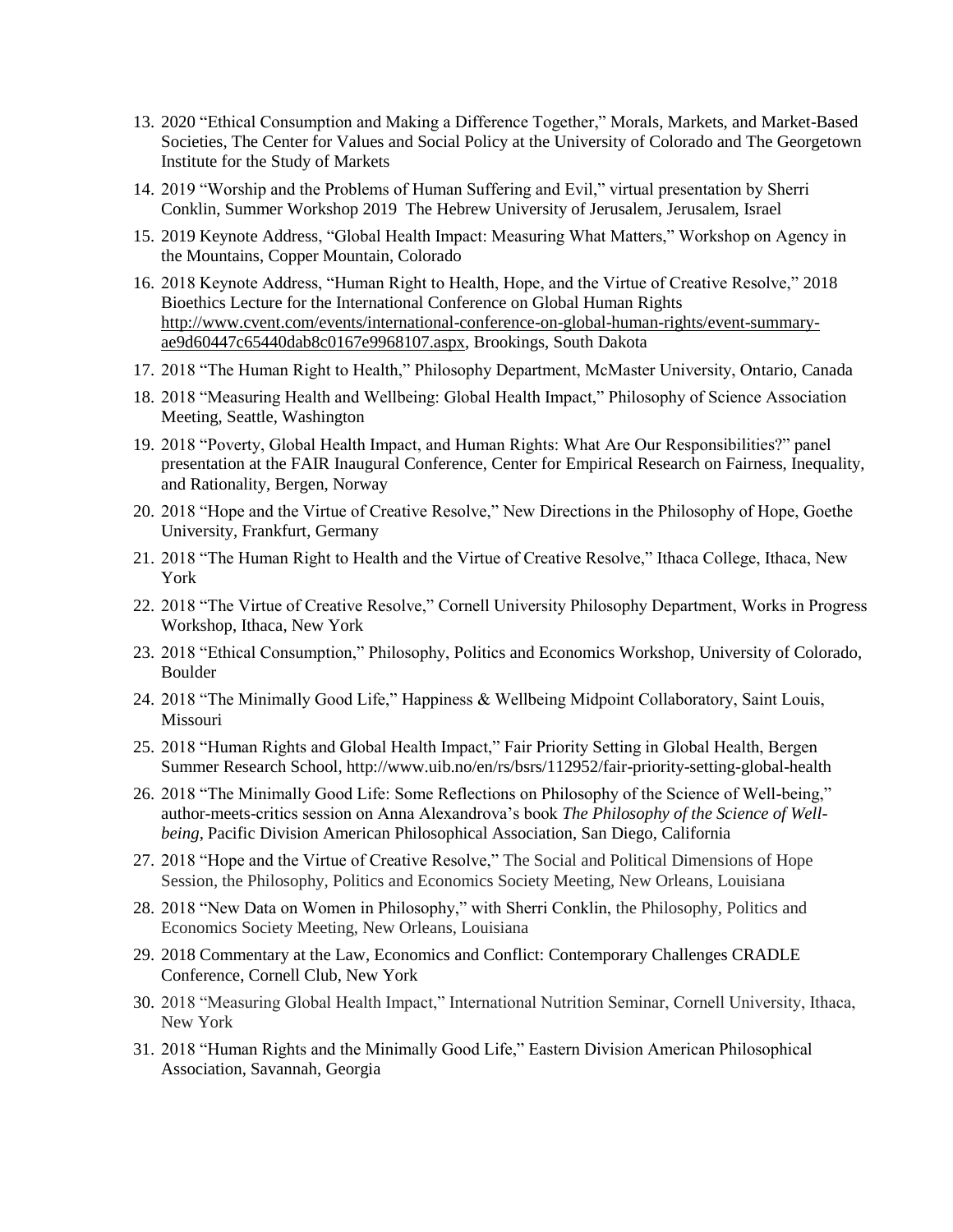- 32. 2018 "Realism and Idealism in International Affairs: A Brief for Utopian Political Theory," Society for Applied Philosophy, Eastern Division American Philosophical Association, Savannah, Georgia
- 33. 2017 "The Human Right to Health, Hope, and the Minimally Good Life" Philosophy Department, Vanderbilt University, Nashville, Tennessee
- 34. 2017 Keynote Address, "Human Rights, Hope, and the Virtue of Creative Resolve," Dimensions of Poverty, the Centre of Advanced Studies "Justitia Amplificata" and the Free University of Berlin, Berlin, Germany
- 35. 2017 "The Minimally Good Life and the Human Right to Health," Happiness & Wellbeing Midpoint Collaboratory, Saint Louis, Missouri
- 36. 2017 "The Virtue of Creative Resolve: Epistemic and Moral," Bled Philosophical Conference, Bled, Slovenia
- 37. 2017 "The Virtue of Creative Resolve," Hope and Optimism Conference, Los Angeles, California
- 38. 2017 "Global Health and Access to Essential Medicines," Philosophy Department, Utica College, Utica, New York
- 39. 2017 "Human Rights, Hope, and the Virtue of Creative Resolve," Philosophy Department, Concordia University, Montreal
- 40. 2017 "The Human Right to Health, Hope, and the Virtue of Creative Resolve," Philosophy Department, University of Massachusetts Boston, Boston
- 41. 2017 "The Human Right to Health, Hope, and Creative Resolve," Philosophy Department, University of California San Diego, San Diego, California
- 42. 2017 "The Global Health Impact Project: An Overview," Department of Family Medicine and Public Health, University of California San Diego, San Diego, California
- 43. 2017 "Ethical Consumption and Global Health," Rady School of Management, University of California San Diego, San Diego, California
- 44. 2017 "The Human Right to Health," Society for Applied Philosophy session, Eastern Division APA, Baltimore, Maryland
- 45. 2016 "The Human Right to Health and Access to Essential Medicine," Middlebury College, Middlebury, Vermont
- 46. 2016 "Hope and the Human Right to Health," Human Rights Institute, University of Connecticut, Mansfield, Connecticut
- 47. 2016 "Realistic Idealism: Hope and the Virtue of Creative Resolve, " Political Realism and Practical Morality: Historical and Theoretical Perspectives, Hungarian Academy of Sciences, Budapest, Hungary
- 48. 2016 "Hope and the Virtue of Creative Resolve," Hope and Optimism Midpoint Collaboratory Conference, Estes Park, Colorado
- 49. 2016 "The Human Right to Health and Access Essential Medicine," Marist College, Poughkeepsie, New York
- 50. 2015 "Is Mutual Concern Necessary or Sufficient for Social Democracy?", comments on Richard Miller's "The Ethics of Social Democracy," Workshop for Oxford Studies in Political Philosophy, Syracuse, New York
- 51. 2015, "The Human Right to Health", Philosophy Department Colloquium, Queen's University, Ontario, Canada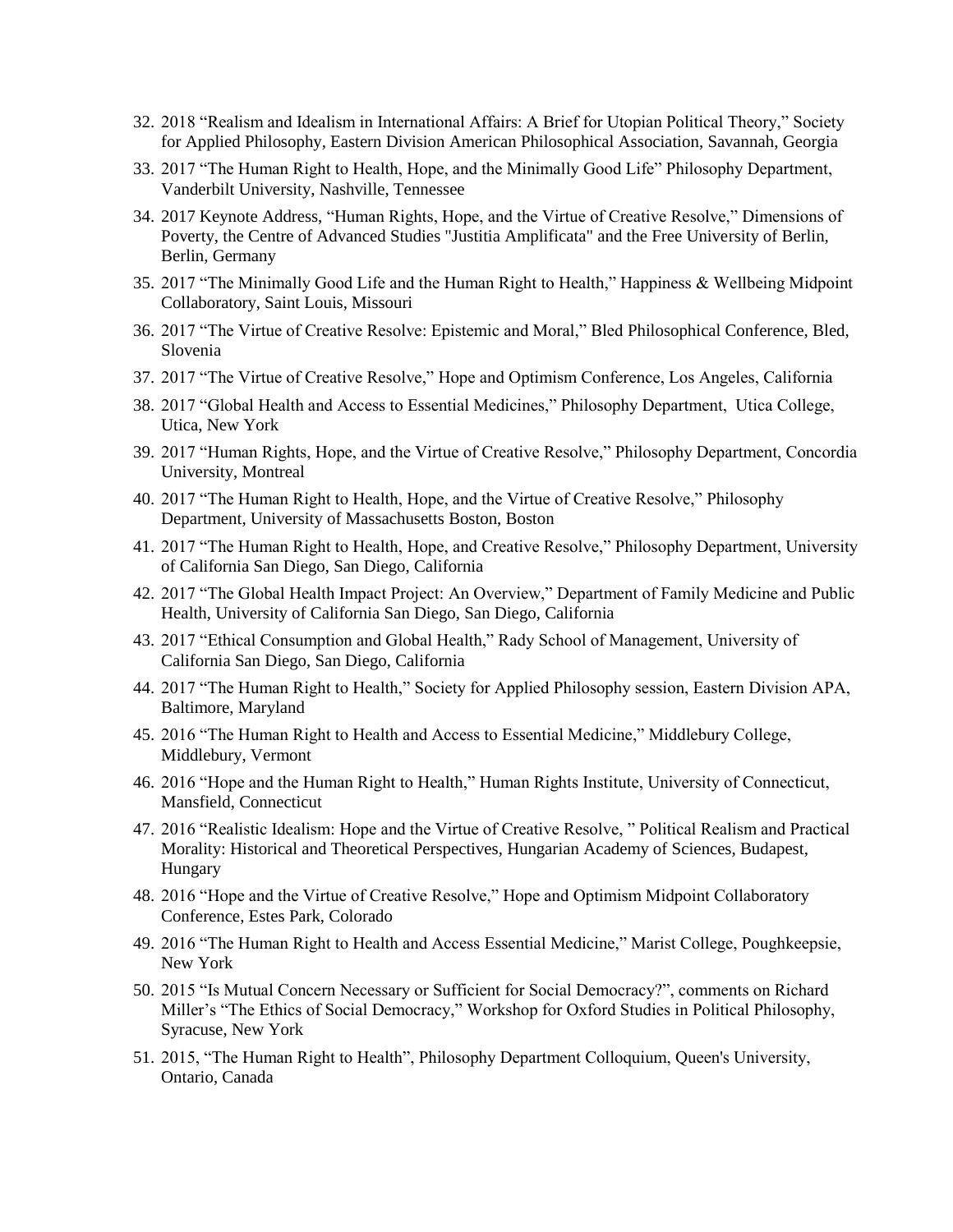- 52. 2015 "Global Health Equity in Practice: Ethical Consumption of Global Health Impact Labelled Goods," Global Health/Global Justice 2015: Making New Medicines Accessible to All, Toronto, Canada
- 53. 2015 Keynote Address, "The Human Right to Health: An Argument for Creative Resolve," virtual presentation at the International Colloquium on Justice, Democracy and Political Emotions in Transnational Perspective, Recife, Brazil
- 54. 2015 "Reflections on Dangerous Climate Change," Authors Meets Critics Session on Darrel Moellendorf's *The Moral Challenge of Dangerous Climate Change*, Pacific Division APA, Vancouver, Canada
- 55. 2014 "Global Health, Human Rights, and Access to Essential Medicines," Philosophy Department Colloquium, Cornell University, Ithaca, New York
- 56. 2014 "The Global Health Impact Model," Presentation and Invited Expert for the Consultation meeting to review and improve Global Fund methods to estimate health impact of the supported programs, Global Fund, Geneva, Switzerland, 10 July 2014
- 57. 2014 Keynote Address, "Making Medicines Matters," [Förderverein Philosophy & Economics e. V.,](http://philosophy-economics.de/) Frankfurt, Germany
- 58. 2014 "Fair Trade in Theory and Practice: The Case for Purchasing Global Health Impact Certified Goods," Global Economic Justice Conference, Justitia Amplificata, Frankfurt, Germany
- 59. 2014 "Aiding the Poor in Present and Future Generations" Justitia Amplificata Colloquium, Free University Berlin, Berlin, Germany
- 60. 2014 "Dealing Ethically with Disability" (paper with Lucio Esposito), Swedish-Franco Program in Philosophy and Economics, Paris, France
- 61. 2014 Keynote Address, "Increasing Global Health Impact", Rochester Institute of Technology's 5th Annual Undergraduate Philosophy Conference, Rochester, New York
- 62. 2014 "The Moral Case for a New Kind of Fair Trade," International Society for Environmental Ethics session at the Pacific Division APA, San Francisco, California
- 63. 2014 "Environmental Ethics and Human Identity," Philosophy Department, Connecticut College, New London, Connecticut
- 64. 2014 Commentator on William Forbath's "Wealth, Commonwealth, & the Constitution of Opportunity: A Story of Two Traditions," for the NOMOS sessions at the American Society for Political and Legal Philosophy meeting, Washington D.C.
- 65. 2013 "Global Health and Global Justice," Edmund J. Safra Center for Ethics, Harvard University, Cambridge
- 66. 2013 "Microfinance and How People Think about Meeting Needs," University of Buffalo Conference in Experimental Philosophy, Buffalo, New York
- 67. 2013 "Fair Trade Under Fire," Institute for Advanced Studies in the Humanities, Binghamton, New York
- 68. 2013 "Beyond Globalization and Global Justice: Reply to Critics," Author Meets Critics Session on *Globalization and Global Justice*, MANCEPT, Manchester, UK
- 69. 2013 "Legitimacy and Global Justice," Mellon Sawyer Seminar, CUNY Graduate School, Manhattan, New York
- 70. 2013 "Coercion, Legitimacy, and Justice: A Defense of Coercion Accounts of Justice's Grounds," Theories of Global Justice University of Glasgow, Glasgow, UK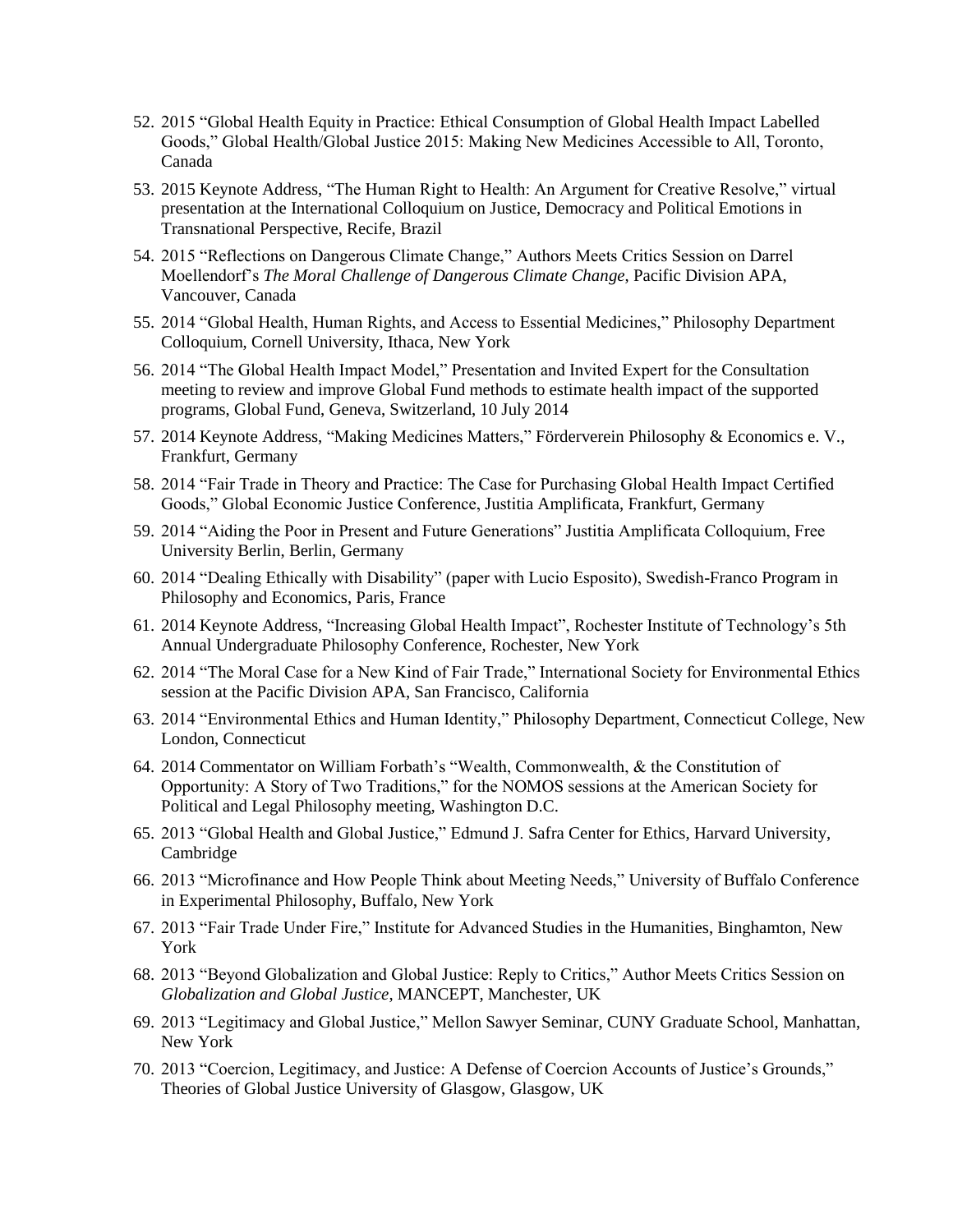- 71. 2013 "Thinking about Development in Theory and Practice: Response to Critics," Authors Meets Critics Session on *Globalization and Global Justice*, Pacific Division APA, San Francisco, California
- 72. 2013 "The Extending Access Index," World Politics Seminar, Binghamton University, Binghamton, New York.
- 73. 2012 Invited discussant, Legal Empowerment and Justice for the Poor, Council for Foreign Relations Roundtable, Washington D.C.
- 74. 2012 "Global Health Impact Indicators: Incentivizing Access to Essential Medicines", invited paper, Global Administrative Law Seminar, Rome, Italy
- 75. 2012 "Variable Population Poverty Comparisons," Department of Economics, Binghamton University, New York
- 76. 2012 "Beyond TRIPS: Global Health Impact and Access to Essential Medicines," International Law Conference, Binghamton University, New York
- 77. 2012 Keynote Address, "Measuring Global Health Impact," Center for Science, Ethics & Public Policy, University of Delaware, Newark, Delaware
- 78. 2012 Keynote Address, "How People Think About Meeting Needs," Academics Stand Against Poverty Inaugural Conference, Yale University, New Haven, Connecticut
- 79. 2012 "Basic Needs," Henle Conference on Happiness and Well-Being, invited lecture, Saint Louis University, Saint Louis, Missouri
- 80. 2012 "The Consistency of Some Common Libertarian Commitments" invited lecture, philosophy department, St. Andrews University, St. Andrews, Scotland
- 81. 2012 "Legitimacy in our Globalizing World," invited lecture, Tanner Conference on Global Justice: Economic Globalization, Crisis, and the Common Good, Salt Lake City, Utah
- 82. 2012 "Libertarian Welfare Rights?" invited lecture philosophy department, Binghamton University, Binghamton, New York
- 83. 2012 "Conserving Nature; Preserving Identity," invited lecture philosophy department, University of Hawaii, Oahu, Hawaii
- 84. 2012 "Libertarian Welfare Rights? Reflections on the Coherence of Some Common Libertarian Commitments" invited lecture philosophy department, Florida State University, Tallahassee, Florida
- 85. 2012 "Conserving Nature, Preserving Identity" (written with David Wong), invited lecture, Environmental Studies, Salt Lake City, Utah
- 86. 2012 "Libertarian Welfare Rights?" invited lecture philosophy department, University of Waterloo, Ontario, Canada
- 87. 2012 "Coercion, Legitimacy, and Global Justice", Conference on Global Justice, invited lecture, CERSES, Université Paris Descartes and CNRS, Paris, France
- 88. 2012 "Libertarian Welfare Rights? Reflections on the Coherence of Some Common Libertarian Commitments", invited lecture, University of Iowa, Iowa City, Iowa
- 89. 2012 Invited discussant, Workshop on Science and Human Rights, Center for Science, Ethics & Public Policy, University of Delaware, Newark, Delaware
- 90. 2011 "Global Health Impact," invited lecture, political science department, University of California San Diego, San Diego, California
- 91. 2011 "Global Health Impact: Extending Access on Essential Medicines," invited lecture, Philosophy Department, London School of Economics, London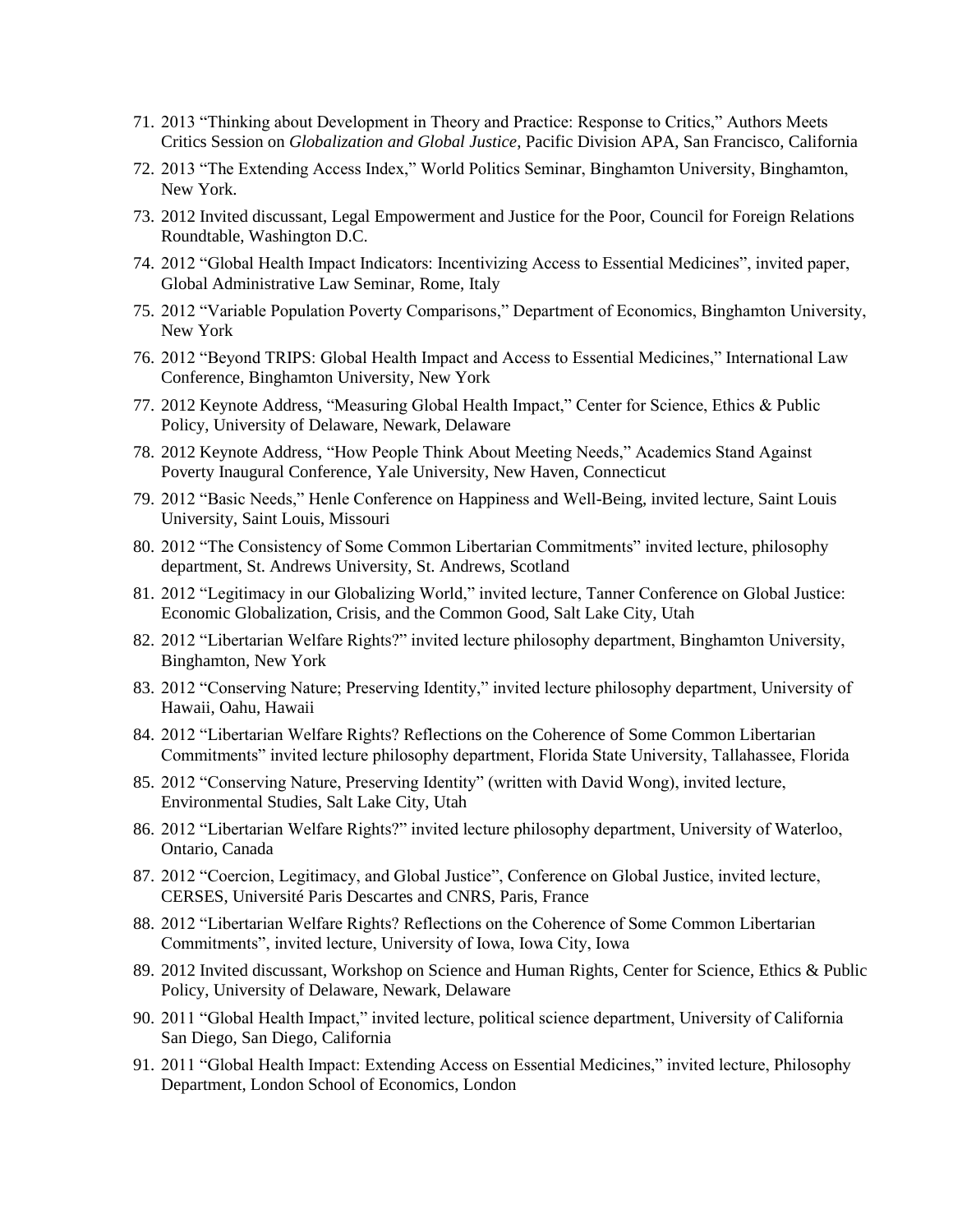- 92. 2011 "Promoting Global Health: Extending Access on Essential Medicines," invited lecture, William and Lee College, Lexington, Virginia
- 93. 2011 "Conserving Nature; Preserving Identity," (written with David Wong), invited lecture, Colorado State University, Ft. Collins, Colorado
- 94. 2011 "Measuring Poverty in Variable Populations," invited lecture, National Center for Health Statistics, Hyattsville, Maryland
- 95. 2011 "Debt-for-Climate Swaps," Interdisciplinary Conference on Climate Change, invited lecture, Politics Department, Oxford University, Oxford, UK
- 96. 2011 "Justice and Future Generations," invited lecture, Northeastern University Workshop in Applied Philosophy, Northeastern University, Boston, Massachusetts
- 97. 2011 "Coercion and Legitimacy," Justitia Amplificata: Rethinking Justice Applied and Global, Goethe University, Frankfurt, Germany
- 98. 2011 "Rating Research and Development: Promoting Global Health," Center for Advanced Studies, Goethe University, Frankfurt, Germany
- 99. 2011 "Global Health Impact: Rating Research and Development of Drugs for Neglected Disease," Academics Stand Against Poverty, Yale University, New Haven, Connecticut
- 100. 2011 "Poverty in Changing Populations," Workshop on Intergenerational Justice, invited lecture Chaire Hoover, Louvaine-la-Nueve, Belgium
- 101. 2011 "Coercion, Legitimacy, and Global Justice," invited lecture, department of government, London School of Economics, London, England
- 102. 2011 "Global Health Impact: Extending Access on Essential Medicines", invited lecture, Center for Philosophy, Justice, and Health, University College London, England
- 103. 2011 "Fair Trade Drugs" key note lecture, Interdisciplinary Association for Philosophy and Religious Studies, California University, California, Pennsylvania
- 104. 2011 "The Aesthetic of Wilderness", invited lecture, philosophy department, University of Georgia, Athens, Georgia
- 105. 2010 "What's Wrong with Geoengineering the Planet?" invited lecture, National Science Foundation Workshop on the Ethics and Science of Geoengineering, University of Montana-Missoula <http://www.umt.edu/ethics/EthicsGeoengineering/advisors.aspx>
- 106. 2010 "Does the World Bank Really Work for the Poor? International Aid in Theory and Practice" AMINTAPHIL, Rochester, New York
- 107. 2010 "Variable Population Poverty Comparisons," written with Subbu Subramanian, Social Choice and Welfare Annual Conference, Moscow, Russia.
- 108. 2010 "World Bank Rules for Aid Allocation and Good Development," United Nations' University, World Institute for Development Economics Research, Helsinki, Finland
- 109. 2010 "The Aesthetic Value of Wildness," Environment, Aesthetics, and the Arts, Annual Conference of the Nordic Society for Aesthetics, Lahti, Finland.
- 110. 2010 "Fair Trade Health: Access to Essential Drugs for the Poor," invited lecture, Santa Clara University Ethics at Noon Seminar, Santa Clara, California
- 111. 2010 "Utopianism and the Ideal/Non-ideal Theory Distinction," invited lecture, Penn-Yale Works-in-Progress Philosophy Workshop on Utopianism in Moral, Political, and Legal Theory, Philadelphia, Pennsylvania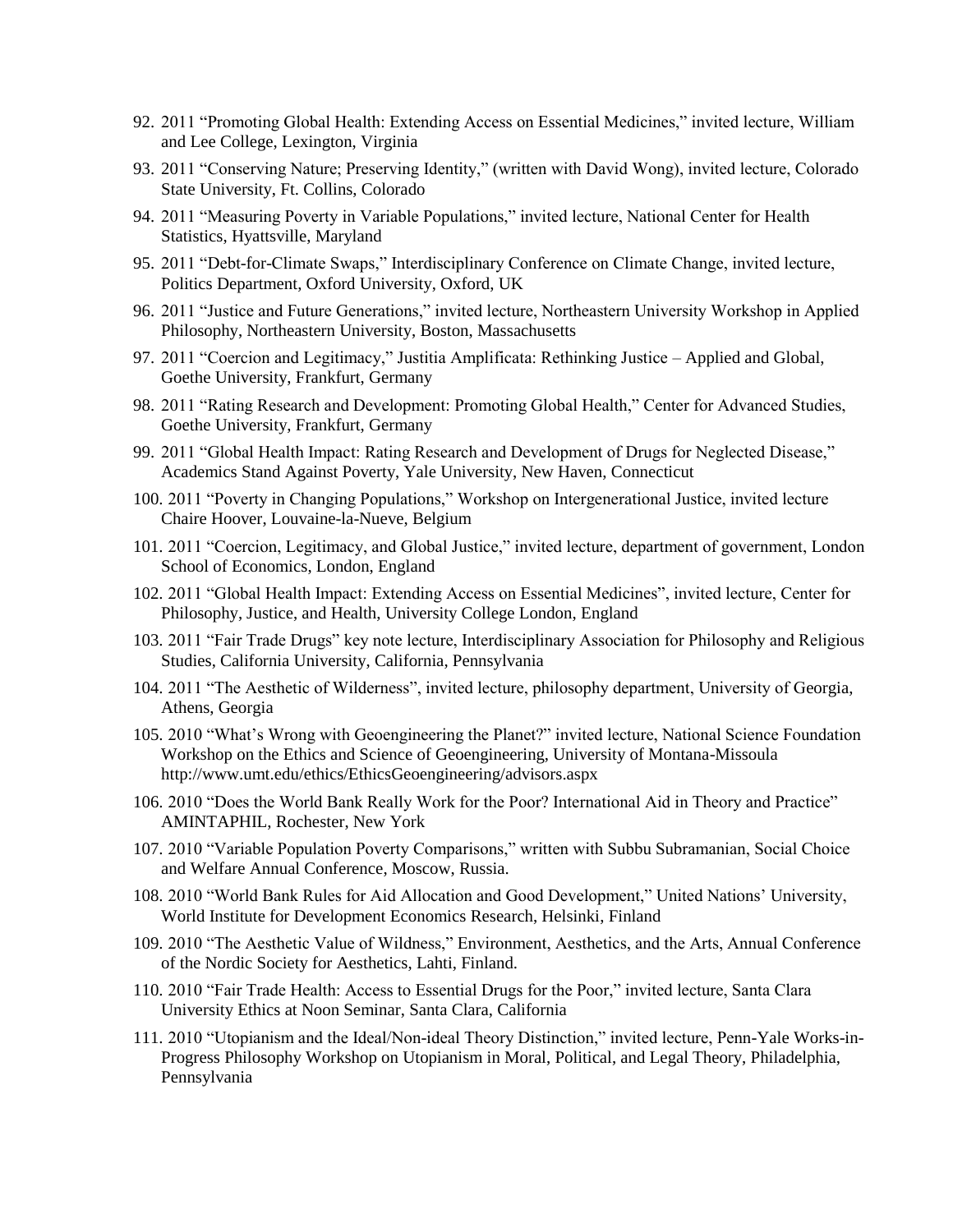- 112. 2010 "Poverty and Aid," Global Connections, Global Responsibilities Lecture Series, Humanities Center and the Center for the Advancement of Applied Ethics and Political Philosophy, Carnegie Mellon University, Pittsburgh, Pennsylvania
- 113. 2010 "Coercion, Legitimacy, and Global Justice," Workshop in Social and Political Theory, Vanderbilt University, Nashville, Tennessee
- 114. 2010 Commentary on Ann Cudd's "Feminism and Capitalism," Pacific Division APA, San Francisco, California
- 115. 2010 "Libertarian Welfare Rights? An Inquiry into the Coherence of Some Common Libertarian Commitments," invited lecture, University of Manitoba's Philosophy Department and Center for Professional and Applied Ethics, Winnipeg, Canada
- 116. 2010 "Fair Trade in Pharmaceutical and Biotechnology," Universities Allied for Essential Medicines Lecture Series, Stanford University, Stanford, California
- 117. 2010 "Promoting Global Health: Extending Access on Essential Drugs and Technologies," "World Poverty and institutional Legitimacy," "Health Impact Labeling?" invited lectures, VI Simposio Internacional De Economía Y Filosofía, and the Universidad De Antioquia, Medellin, Columbia (http://santiagolondonouribe.org/2010/02/15/vi-simposio-internacional-de-economia-y-filosofiafilosofia-politica-y-crisis-mundial/)
- 118. 2010 "Incentivizing Research and Development of Drugs for Neglected Disease," invited lecture, Stanford Center for Biomedical Ethics, Stanford University, Stanford University
- 119. 2009 "Variable Population Poverty Comparisons," with Subbu Subramanian, United Nations' University, World Institute for Development Economics Research, Helsinki, Finland
- 120. 2009 "Free Trade, Poverty and Inequality," invited lecture, Katedra Studiów Europejskich, Akademii Ekonomicznej w Krakowie, Krawkow, Poland
- 121. 2009 "Debt-for-Nature Swaps," Theodore and Frances Geballe Research Workshop in the Humanities**,** Center for Ethics and Society, Stanford University, Palo Alto, California
- 122. 2009 "Libertarian Welfare Rights?," Bay Area Forum For Law & Ethics, Berkeley, CA
- 123. 2009 "Global Climate Change and the Nature of Liberalism," Ethics of Climate Change: Intergenerational Justice and the Global Challenge, Newark, Delaware
- 124. 2009 "Institutional Legitimacy, Individual Autonomy, and Global Justice," Global Justice Workshop, Center for Ethics and Society, Stanford University, Palo Alto, California
- 125. 2009 "Libertarians Welfare Rights?," Joint Sessions of the Aristotelian Society and the Mind Association, University of East Anglia, Norwich, England
- 126. 2009, "Meeting Needs," United Nations' University, World Institute for Development Economics Research, Helsinki, Finland
- 127. 2009 "Fair Trade Bio," invited lecture, department of philosophy, Newcastle on the Tyne, UK
- 128. 2009 "Global Justice in a Globalizing World," invited lecture, department of philosophy, University of Rochester, Rochester, New York
- 129. 2009 "Why Libertarians Should Endorse Some Welfare Rights as Human Rights," invited lecture, University of Washington Conference on Global Justice in the 21st Century, Seattle, Washington (http://depts.washington.edu/uwch/projects\_conferences\_global0809.htm)
- 130. 2009 Invited discussant, Rutgers University Conference on James Griffin's book *On Human Rights,* Rutgers, New Jersey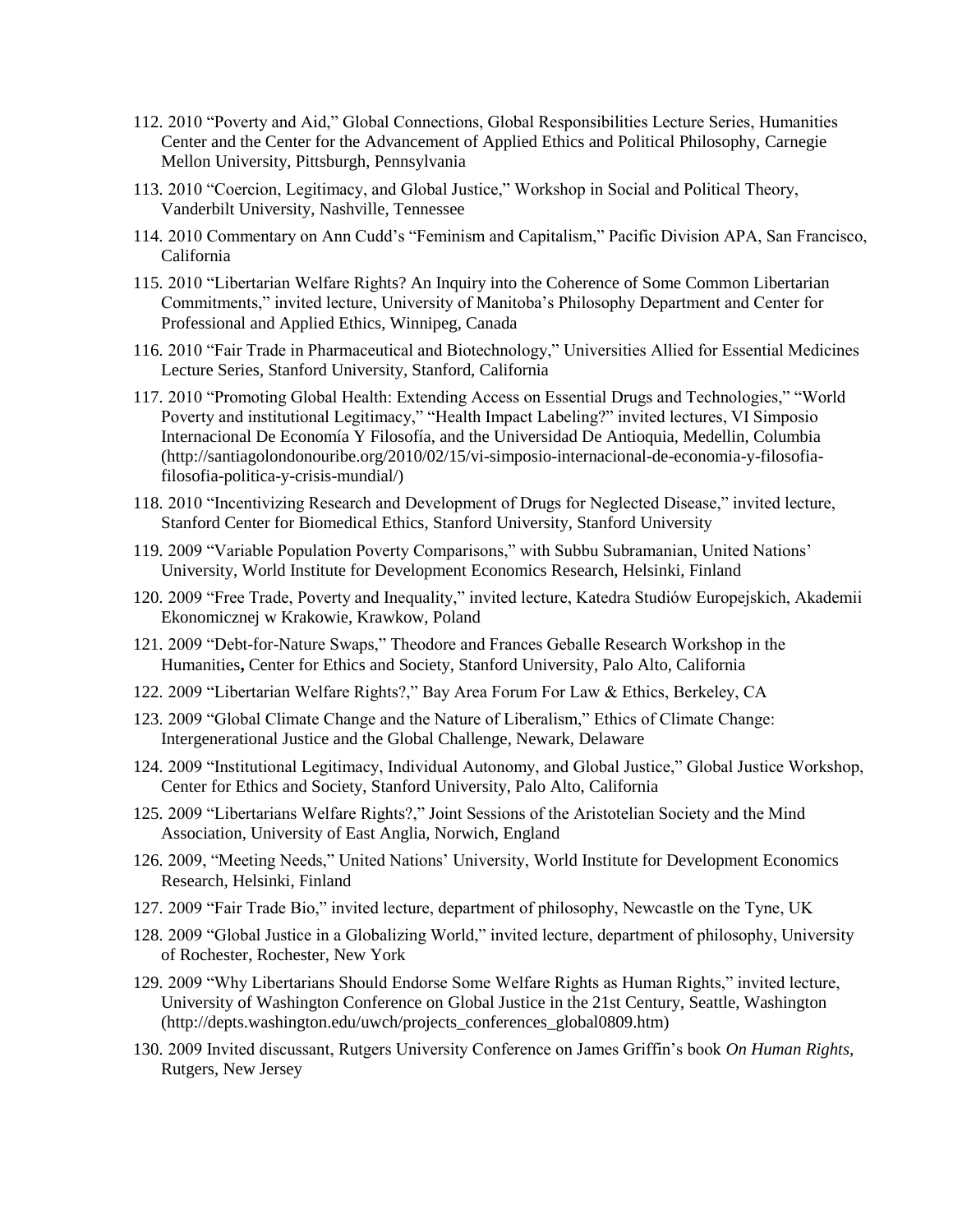- 131. 2009 Invited commentator on "Liberalism and the Problem of Religious Justification," Central Division APA, Chicago, Illinois
- 132. 2009 Invited commentator on "Not 'Who?' but 'Why?': Information and Consent in the Ethics of Contemporary Health Care Decision-making," Pacific Division APA, Vancouver, Canada
- 133. 2009 Invited Critic for the Symposium on Anarchism and Minarchism, Eastern Division APA, Philadelphia, Pennsylvania
- 134. 2009 "Conditions for Freedom in a Diverse World," AMINTAPHIL conference on Free Speech in a Diverse World, Villanova University, Philadelphia, Pennsylvania
- 135. 2009 "Extending Access to Essential Drugs and Technologies: Making Trade in Pharmaceutical- and Bio- Technology Fair," invited lecture, department of philosophy, Dickinson College, Carlisle, Pennsylvania
- 136. 2009 "Nanotechnology, Enhancement, and Human Nature," invited lecture, University of Western Michigan, Kalamazoo, Michigan
- 137. 2009 "Debt-for-Nature Swaps," presentation by Matt Frank (virtual attendance), International Society for Environmental Ethics and the International Association for Environmental Philosophy, Allenspark, Colorado
- 138. 2008 "Fair Trade and Investment in Pharmaceutical- and Bio-technology," American Society for Bioethics and Humanities Annual Meeting, Cleveland, Ohio
- 139. 2008 "Should Libertarians Be (Some Kind of) Welfare Liberals?," Rocky Mountain Ethics Conference, University of Colorado, Boulder, Colorado
- 140. 2008 "Why Libertarians Must Be Welfare Liberals," invited lecture, department of philosophy, Leeds University, Leeds, England
- 141. 2008 "Rights, Needs, and Autonomy," 3rd International Conference on Philosophy, Athens, Greece
- 142. 2008 "Why Libertarians Should be Welfare Liberals," invited paper, The Morris Colloquium, University of Colorado, Boulder, Colorado
- 143. 2008 "Free Trade, Poverty, and Climate Change," Pacific Division APA Special Session Arranged by the Society for Philosophy and Public Affairs, Pasadena, California
- 144. 2008 Invited commentator on "The Pond, the Envelope, and the Vintage Sedan: Taking Global Poverty Seriously," Pacific Division APA, Pasadena, California
- 145. 2008 "Free Trade and the Environment," Energy and Responsibility: A Conference on Ethics and the Environment, Knoxville, Tennessee
- 146. 2007 "Free Trade, Poverty, and the Environment," Environment Energy Ethics Conference, Newark, Delaware
- 147. 2007 "Rights, Needs, and Autonomy," Northwest Philosophy Conference, Portland, Oregon
- 148. 2007 Discussant, Applied Philosophy as Common Ground, Princeton, New Jersey
- 149. 2007 "Securing Autonomy; Meeting Needs," "Health Aid," and "World Poverty and Individual Freedom," invited lectures, departments of philosophy and medical history and ethics, University of Washington, Seattle, Washington
- 150. 2007 "Human Rights, Population Health, Trade and Aid" and "World Poverty and Individual Freedom," invited lectures, department of philosophy, Carnegie Mellon University, Pittsburgh, Pennsylvania
- 151. 2007 "Shrinking Distance," invited lecture, department of philosophy, John Hopkins/Georgetown University, Washington, D. C.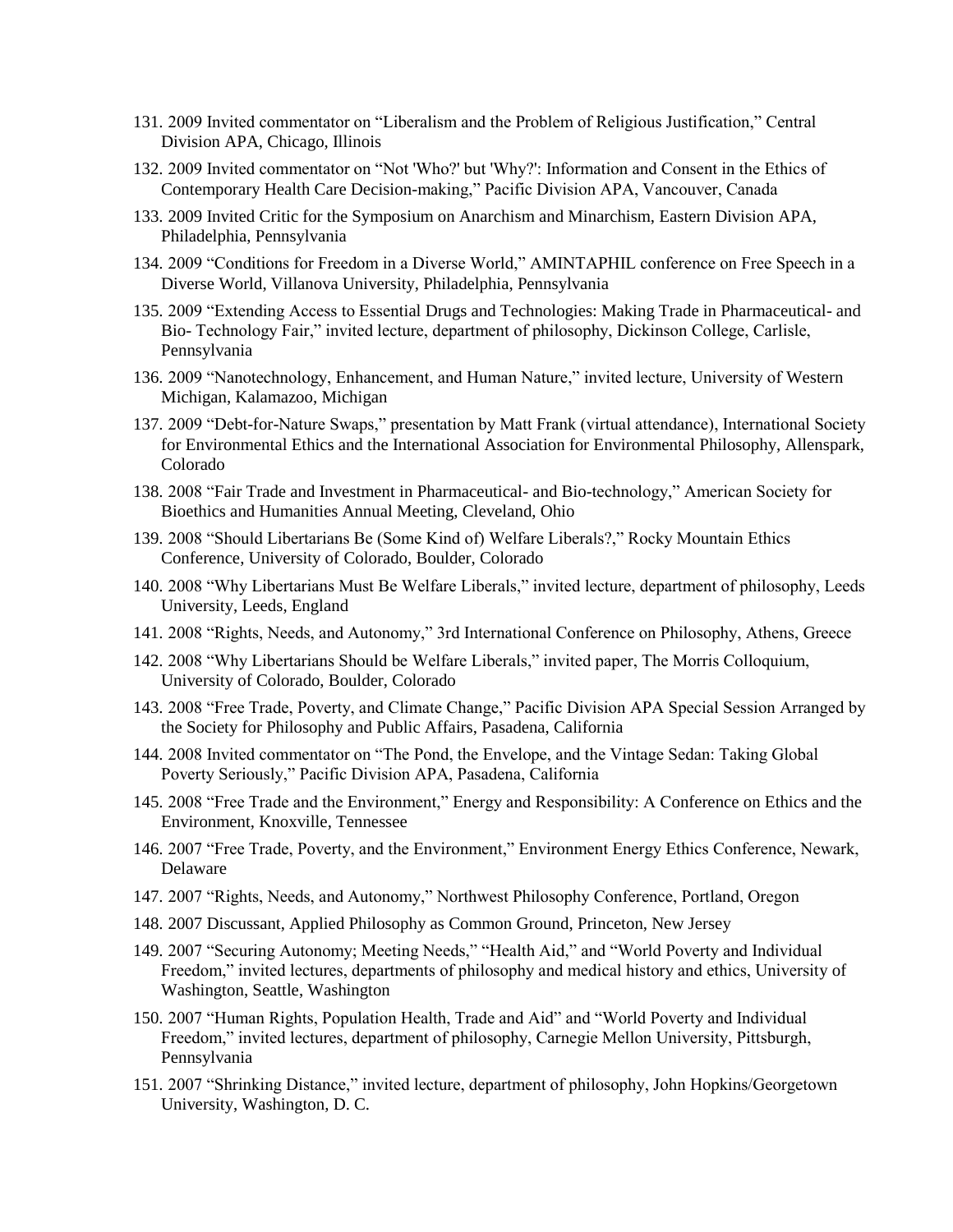- 152. 2007 "Conserving Nature, Preserving Identity," with David Wong, invited lecture, Conference on the Indigenous Knowledge and Cultural Property: The Ethics of Cultural and Environmental Sovereignty and Stewardship, University of Arizona, Tucson, Arizona
- 153. 2007 "Global Justice in a Globalizing World," invited lecture, department of philosophy, University of Alberta, Edmonton, Canada
- 154. 2007 "World Poverty and Individual Freedom," invited lecture, department of philosophy, University of North Florida, Jacksonville, Florida
- 155. 2007 "Making Free Trade Fair: Global Justice and Climate Change," invited lecture, University of Colorado, Boulder, Colorado
- 156. 2006 "Evaluating the Impact of the International Financial Institutions: Growth, Inequality, and World Poverty," Ethics and Africa Conference, Cape Town, South Africa
- 157. 2006 "Needs and Autonomy," invited lecture, department of philosophy, Kwazulu-Natal University, Durban, South Africa
- 158. 2006 "World Poverty and Individual Freedom," Pacific Division APA, Portland, Oregon (see prizes)
- 159. 2006 Invited Commentator on the Symposium on Globalization, Trade, and the Poor, Pacific Division APA, Portland, Oregon
- 160. 2006 Invited Commentator on "The Impossibility of Pornographic Art," Pacific Division APA Special Session Arranged by the American Society for Aesthetics, Portland, Oregon
- 161. 2006 "Legitimacy, Autonomy, and Basic Needs," invited Presentation, department of philosophy, University of Northern Arizona, Flagstaff, Arizona
- 162. 2006 "Autonomy and Needs," University of Arizona Colloquium Series, Tucson, Arizona
- 163. 2006 "World Poverty and Individual Freedom," Loyola Graduate Student Conference in Philosophy, Chicago, Illinois
- 164. 2005 "The Moral Permissibility of Infanticide," with Uriah Kreigal, and "Global Justice in a Globalizing World," The 32nd Conference on Value Inquiry, Baton Rouge, Louisiana
- 165. 2005 "Hobbes' Rationality Theory of Conflict," Pacific Division APA Special Session arranged by the International Hobbes Association, San Francisco, California
- 166. 2005 "The Case for Renewable Energy," International Conference on Environmental, Cultural, Economic and Social Sustainability, Oahu, Hawaii
- 167. 2005 "The Transformative Value of Nature," invited lecture, Colorado College, Colorado Springs, Colorado
- 168. 2005 "Wildness and Aesthetic Appreciation," University of Arizona Colloquium Series, Tucson, Arizona
- 169. 2004 "Aesthetic Appreciation of the Environment," American Society for Aesthetics Pacific Division Conference, Asilomar, California
- 170. 2004 "Paradox and the Fictional Philosophical Composition," Society for Exact Philosophy, Vancouver, Washington
- 171. 2004 Commentary on "Dworkin's Theory of Justified Paternalism" by Mark Engleson at The Second Annual Mardi Gras Symposium on Theoretical and Applied Ethics, Baton Rouge, Louisiana

#### **Global Health Impact Project:**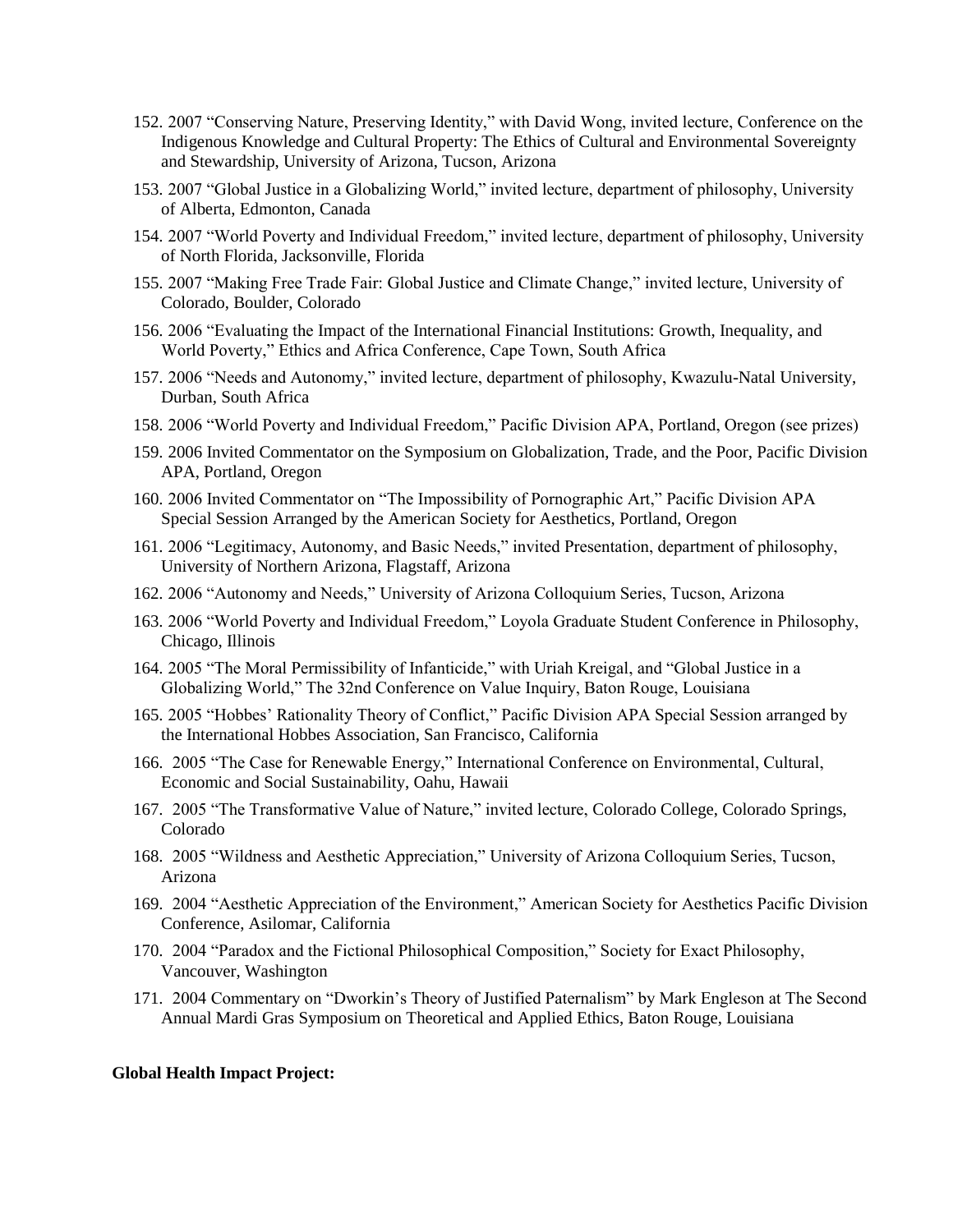- New project site launched May 10, 2019 at Princeton with "The Global Health Impact Project" Progress Towards the Sustainable Development Goals" conference Sponsored by the Liechtenstein Institute on Self-Determination, [https://lisd.princeton.edu/announcements/lisd-hosts-workshop](https://lisd.princeton.edu/announcements/lisd-hosts-workshop-global-health-and-sustainable-development-goals)[global-health-and-sustainable-development-goals](https://lisd.princeton.edu/announcements/lisd-hosts-workshop-global-health-and-sustainable-development-goals)
- Project site launched January 23, 2015 in Geneva (with a World Health Organization event) at: [global-health-impact.org](http://www.global-health-impact.org/) and has been the subject of some press from [National Public Radio,](http://www.marketplace.org/topics/health-care/new-effort-ranks-drug-makers-impact) [The](http://blogs.wsj.com/pharmalot/2015/01/23/a-new-index-measures-impact-pharma-has-on-infectious-diseases/)  [Wall Street Journal's Pharmalot, a](http://blogs.wsj.com/pharmalot/2015/01/23/a-new-index-measures-impact-pharma-has-on-infectious-diseases/)nd [Capital New York a](http://www.capitalnewyork.com/article/albany/2015/01/8560712/suny-professor-indexes-pharma-companies-impact)mongst [other places](http://global-health-impact.org/news.php) (see news).
- Methodology for Calculating Treatment Impact Using Mortality Data (with Aidan Hollis), background paper for Consultation Meeting to Review and Improve Global Fund methods to Estimate Health Impact of the Supported Programs, Global Fund, Geneva, Switzerland, 10 July 2014 (for relevant publications and presentations see below).
- "Measuring Global Health Impact: Increasing Access to Essential Medicines," contribution to the United Nations' Secretary General's High Level Panel on Access to Medicines: http://www.unsgaccessmeds.org/list-of-contribution/
- 2018 Lois B. DeFleur Prize for Academic Achievement (\$10,000)
- 2016 Closing Knowledge Gaps to Improve the Prevention and Treatment of Infectious Disease: Increasing Global Health Impact Workshop organized in conjunction with the O'Neill Institute for National and Global Health Law, Georgetown University
- 2015-2019 Dean's award to support the Global Health Impact project (\$15,000)
- 2018-2019 Interdisciplinary Collaboration Grants Program (\$10,000)
- 2018-2019 DeFleur International Innovation Fund (\$3,500)
- 2017-2018 Poverty and Inequality Transdisciplinary Working Group (PI-TWG) grant (\$3,000)
- 2014 Human Rights and Global Health: Increasing Impact Conference organized in conjunction with Universities Allied for Essential Medicines<https://www.facebook.com/events/1564142837168310/>
- 2013-2014 Citizenship, Rights, and Cultural Belonging Grant *Human Security in Africa: Aids, Malaria, Tuberculosis and Conflict* with Seden Akcinaroglu (\$10,000)
- 2011 "Global Health Impact: Extending Access on Essential Medicines," one of four North American Academics Stand Against Poverty Proposals (http://academicsstand.org/projects/globalhealth-impact-project/impact/)
- 2011-2012 Berkman Grant (\$8,000)
- 2011-2013 Falk Grant (\$4,000)

### **Demographics in Philosophy Project:**

- Project launched at the Northwest Philosophy Conference, 2016 with a paper presentation of "New Data on Women in Philosophy" (with Sherri Conklin) here: women-in-philosophy.org.
- Featured on Science Magazine and publicized on the [American Philosophical Association Blog](http://blog.apaonline.org/2016/11/15/can-data-help-us-improve-the-situation-for-women-in-philosophy/) and elsewhere.
- 2019 "New Data on Women in Philosophy," special APA Committee Session: Diversity in Philosophy Departments organized at the Pacific Division American Philosophical Association, Vancouver, California.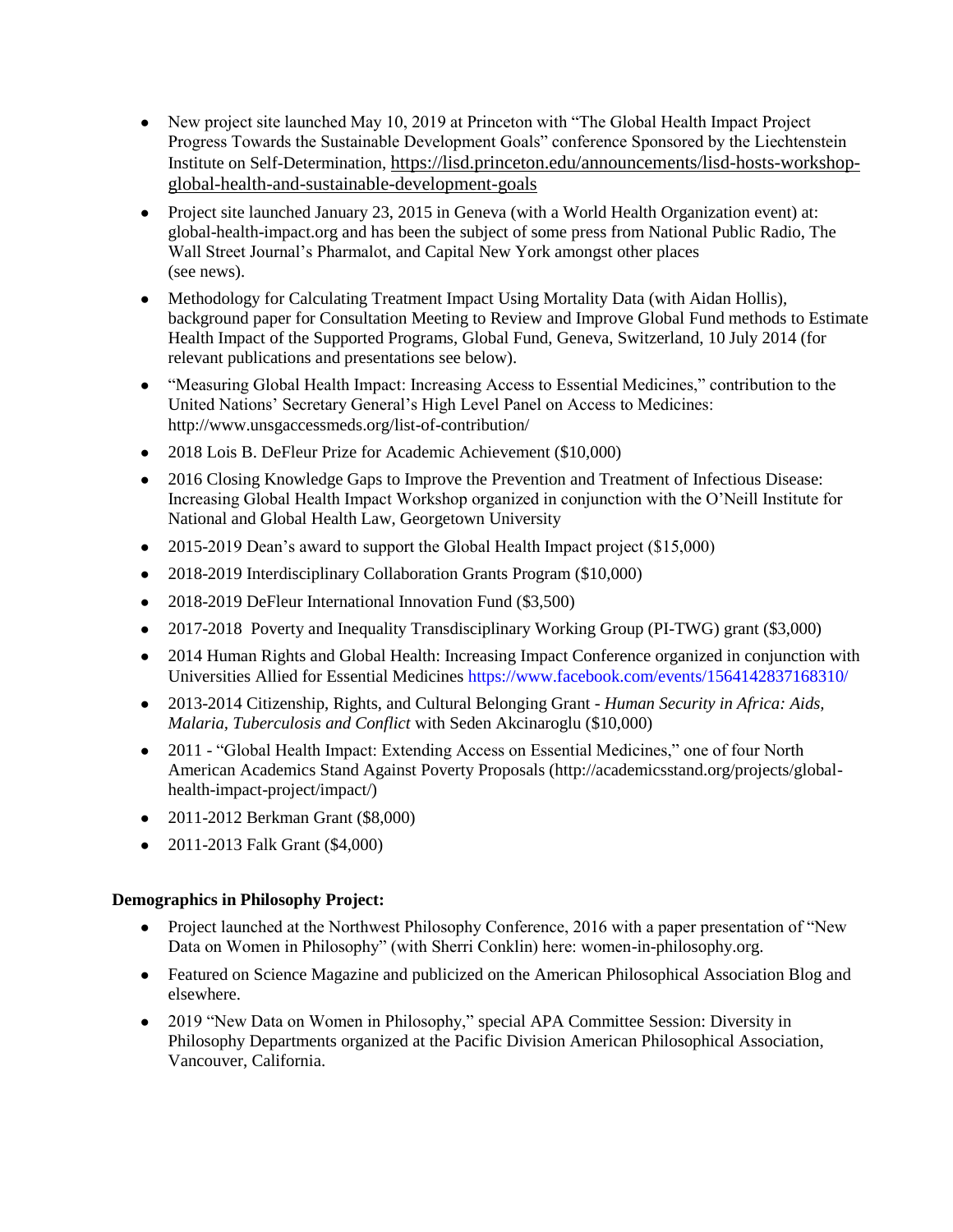• 2018 "Women and Philosophy: JSTOR Data on Publishing Trends 1800-2010," special session organized at the Pacific Division American Philosophical Association, San Diego, California, see: [Tell Us How to Fix the Lack of Diversity in Philosophy Journals](https://blog.apaonline.org/?s=hassoun)

## **Other Honors, Grants, and Institutes:**

- 2020-2021 Global Health Justice and Equitable Vaccine Allocation, World Health Organization Grant (\$25,000)
- 2017-2018 Happiness & Wellbeing; Integrating Research Across the Disciplines Grant http://www.happinessandwellbeing.org/ (\$44,000)
- 2014 Brocher Summer Academy in the Ethics of Global Population Health 2014: Ethical Choices for DALYs and the Measurement of the Global Burden of Disease, Geneva, Switzerland
- 2008-2010 Falk Grant (\$4,000)
- 2006-2007 American Association of University Women Dissertation Fellowship (\$20,000)
	- o One of about forty national fellowships awarded for the final year of dissertation work
- 2006 Pacific Division APA Outstanding Paper Prize (see professional presentations)
- 2006 Fink Prize for Best Overall Performance in the Graduate Program, University of Arizona
- 2006 University of Chapel Hill Philosophy Department Research Grant
- 2006 National Science Foundation Travel Grant
- 2005 Earhart Foundation Fellowship
	- o Research fellowship for one semester
- 2005-2006 University of Arizona Graduate College Fellowship
- 2005-2006 University of Arizona Graduate College Student Travel Grants
- 2003-2006 University of Arizona Philosophy Department Graduate Student Travel Grants
- 2006 Vienna International Summer University in Philosophy and Economics, Vienna, Austria
- 2005 Summer Seminar on Globalization, Institute for Humane Studies, Denver, Colorado
- 2004 The Summer Institute on Bounded Rationality, Berlin, Germany
- 2004 Erasmus Summer Institute on Environmental Ethics, Portland, Oregon (see presentations)
- 2001 University of Arizona Philosophy Department Graduate Student Grant

## **Courses:**

- PHIL 480G: Global Health Impact, spring 2021, fall 2020, spring 2019 and spring 2015, Binghamton University
- PHIL 456G: Access to Essential Medicines, spring 2021, fall 2020, fall 2018, Binghamton University
- PHIL 480G: Happiness, Well-Being & Health, fall 2018, Binghamton University
- PHIL135: Philosophy and Public Policy, spring 2019, Binghamton University
- PHIL 147: Markets, Ethics, and Law, fall 2015, fall 2014, and fall 2012, Binghamton University
- PHIL 570Q: SPEL Colloquium, fall 2015, spring 2015, fall 2014, fall 2013, Binghamton University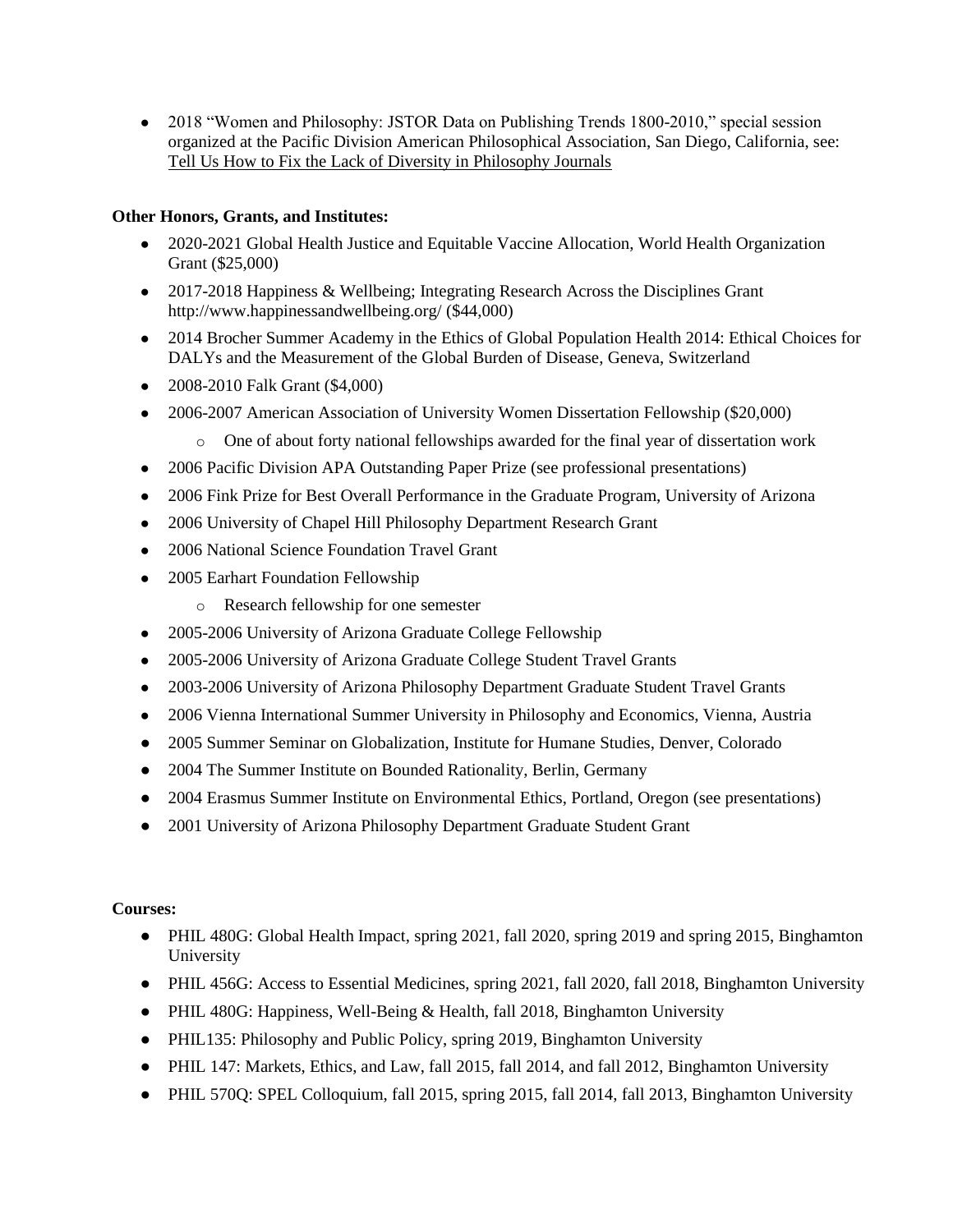- PHIL 580A: Health Justice, spring 2013, spring 2014, Binghamton University
- PHIL 608H: Global Justice, fall 2012, Binghamton University
- Philosophy 80-244: Environmental Ethics, spring 2011 and fall 2008, Carnegie Mellon University
- Philosophy 80-136: Social Structure, Public Policy & Ethical Dilemmas, spring 2011, fall 2008, and fall 2007, Carnegie Mellon University
- Philosophy 80-235 Political Philosophy, fall 2010 and fall 2011, Carnegie Mellon University
- Philosophy 80-247 Health, Development and Human Rights, fall 2010 and spring 2009 (co-taught with Alex London), Carnegie Mellon University
- ETHICSOC 185: Contemporary Moral Problems, spring 2009, Stanford University
- Philosophy 80-247: Ethics and Global Economics, fall 2009 and fall 2011, Carnegie Mellon University
- Philosophy 30: Applied Ethics, spring 2005, University of North Carolina Chapel Hill
- Philosophy 39: Business Ethics, fall 2005, University of North Carolina Chapel Hill
- Philosophy 322: Business Ethics, fall 2004 and spring 2004, University of Arizona
- Philosophy 323: Environmental Ethics, summer 2004 and summer 2003, University of Arizona
- Philosophy 101: Critical Thinking, fall 2003 and winter 2002, University of Arizona
- Introduction to Philosophy of Mind, spring 2003 (assisted), University of Arizona
- Introduction to Ethics, fall 2002 (assisted), University of Arizona
- Introduction to Social and Political Philosophy, spring 2001 (assisted), University of Arizona
- Introduction to Philosophy of Science, fall 2001 (assisted), University of Arizona

## **Other Professional Activities:**

- 2021- Harpur College Council
- 2018 2021 American Philosophical Association Committee on the Status of Women
- 2015 Academics Stand Against Poverty Global Colleagues Mentor
- 2014 Board of Editorial Consultants for *Public Affairs Quarterly*
- 2014 Editorial Board Member *Philosophy and Poverty* bo*ok* series <http://www.philosophyandpoverty.org/>
- 2013-2016 Director of Graduate Studies Binghamton University
- 2005 Associate Editor for the premiere issue of the *International Journal of Environmental, Cultural, Economic and Social Sustainability*
- 2005 Consultant, Sustain Hawaii
- 2004 Researcher, Philippines Community Organizers Society, Philippines
- 2005 Graduate Student Representative to the Faculty, University of Arizona
- Journals, presses, and blogs for which I have reviewed: *Ethics*; *World Development; Pacific Philosophical Quarterly; American Political Science Review; Philosophical Studies; Economics and Philosophy; Medical Decision Making Policy and Practice; Journal of Moral Philosophy; Canadian Journal of Philosophy; International Journal of Health Policy and Management; American Philosophical Quarterly*; *World Development; Philosophy, Politics, and Economics; Ethics, Policy &*